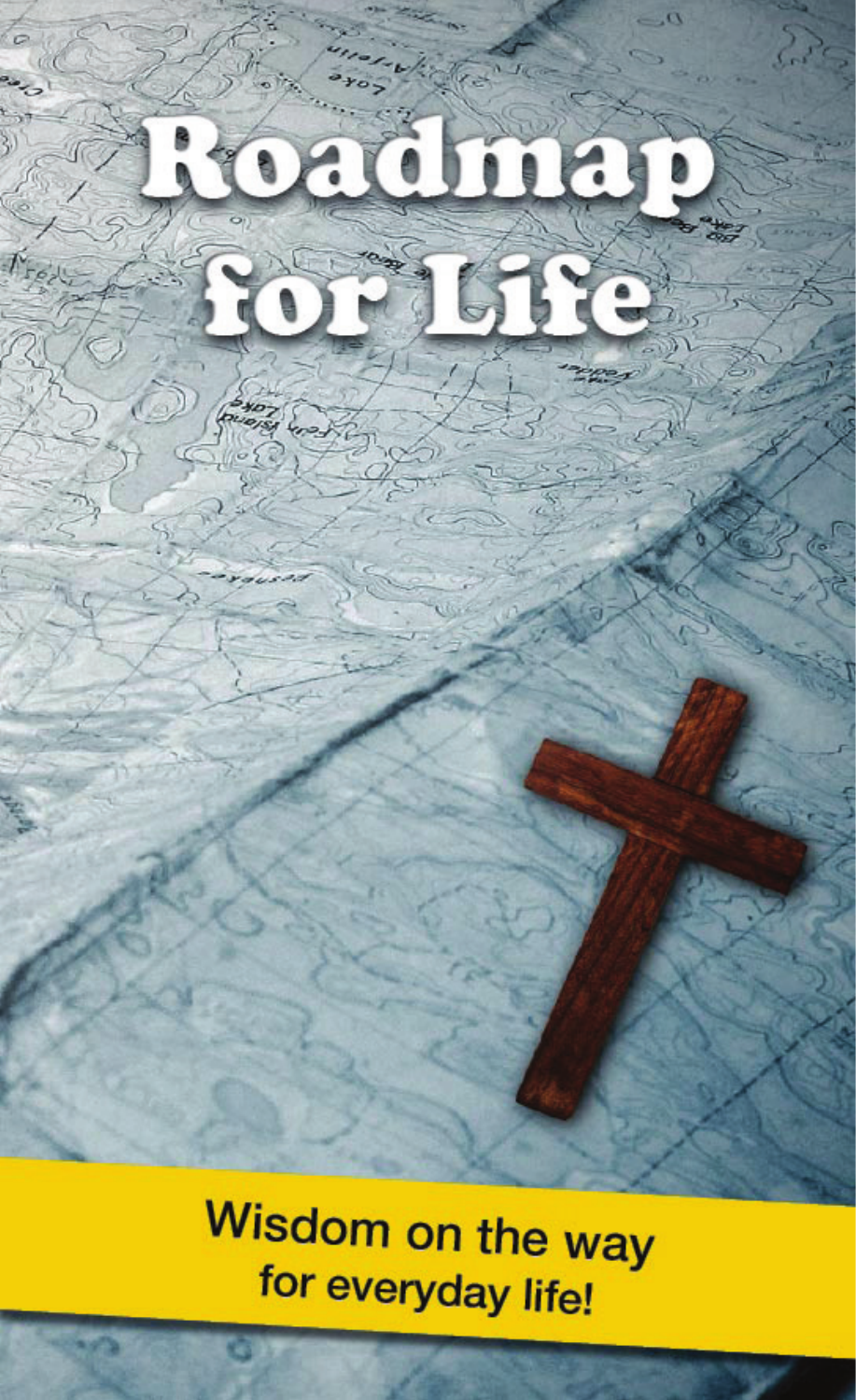#### **Roadmap for Life**

First digital edition 2015

Bible text: Good News Bible (Today's English Version) © American Bible Society 1976, 1992

© Bible Society of South Africa 2015

All rights reserved. No part of this book may, without prior written permission of the publisher, be reproduced or transmitted in any form or by any means, electronic, mechanical or otherwise, either through photocopying, writing, audio recording, or any other system for information storage and retrieval.

Published by the Bible Society of South Africa, P O Box 5500, Tyger Valley 7536, Bellville

www.biblesociety.co.za

| Epub-format | ISBN 978-0-7982-1877-1 |
|-------------|------------------------|
| Mobi-format | ISBN 978-0-7982-1878-8 |
| PDF-format  | ISBN 978-0-7982-1879-5 |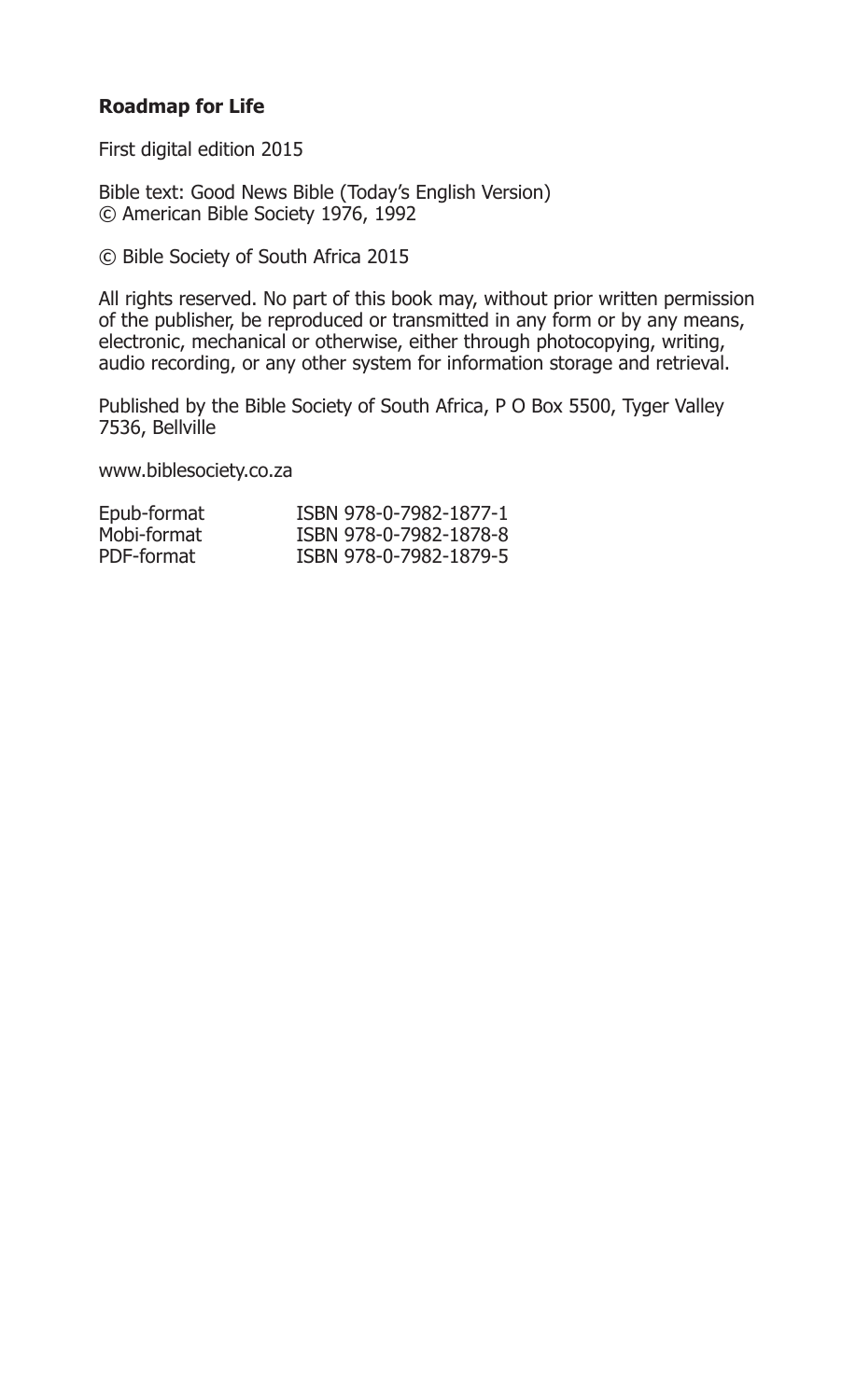# Wisdom on the way for everyday life!

Every day of your journey through life is comprised of little steps, like leaving home for the first time to changing a career or marrying your true love or raising a family. All this while being in strange surroundings and encountering people from different traditions and all walks of life. You can get caught up and easily get off track while juggling duties, relationships and the daily stresses that life throws at you. The challenge is to live up to your faith in a meaningful way. With the Bible as your GPS, make sure you're on the right way. Check the co-ordinates for the route you want to follow in the book of Psalms.

*The Lord guides people in the way they should go and protects those who please him. If they fall, they will not stay down, because the Lord will help them up.* **Psalms 37:23-24**

*He makes me sure-footed as a deer;*  **he keeps me safe on the mountains. Psalms 18:33** 

*I look to the mountains; where will my help come from? My help will come from the Lord, who made heaven and earth.* 

*He will not let you fall; your protector is always awake. The protector of Israel never dozes or sleeps. The Lord will guard you; he is by your side to protect you. The sun will not hurt you during the day, nor the moon during the night.*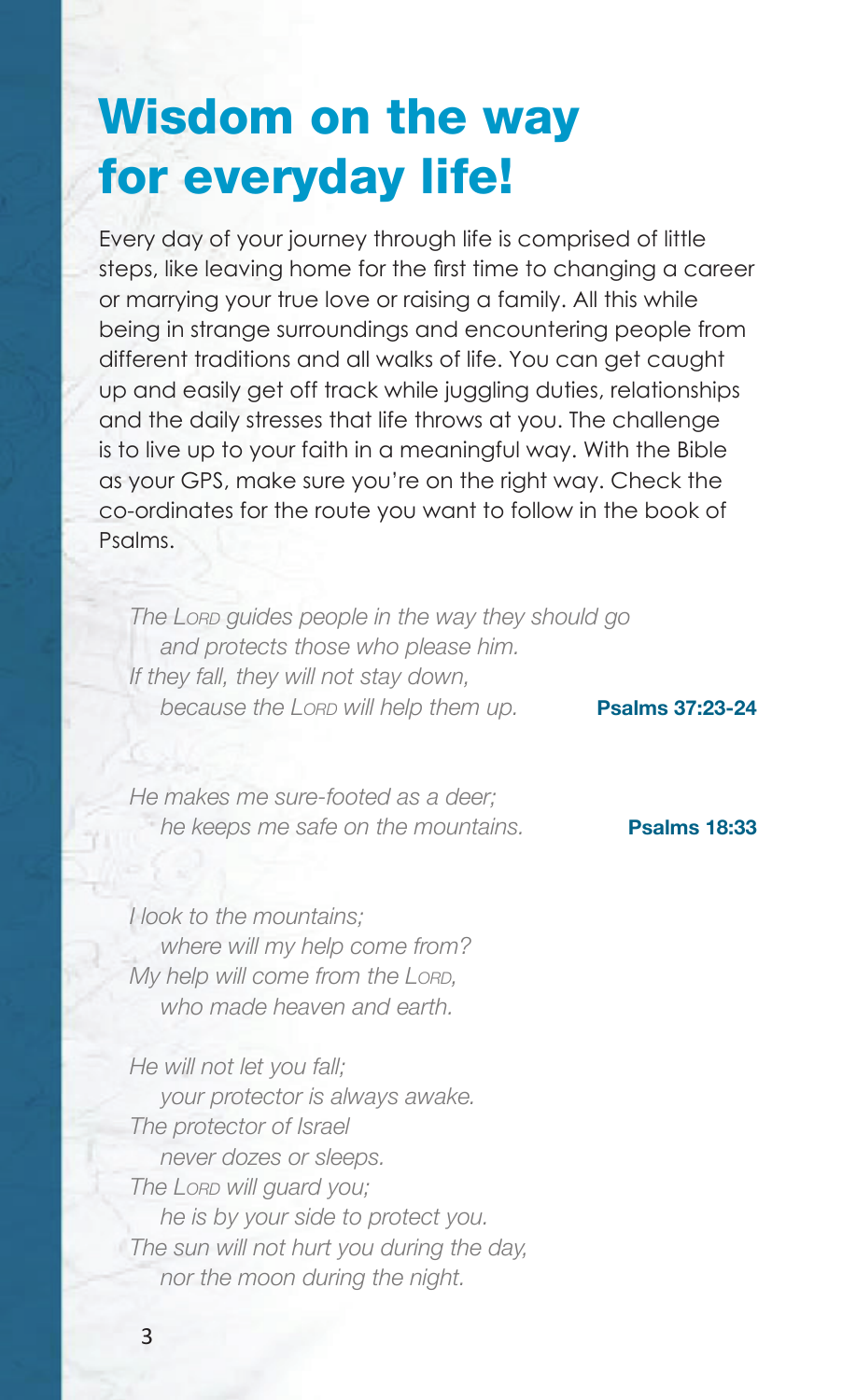*The Lord will protect you from all danger; he will keep you safe. He will protect you as you come and go now and for ever.* **Psalms 121** 

#### Master the art of making the right choices

Regardless of where you might find yourself in your journey, you will be faced with moral decisions. You will be confronted with opposing beliefs and differing lifestyles. While some situations are clearly good or bad, the situations that try your faith the most will not be so clear. Keeping your eyes on God will help you find your way in this world.

*Happy are those* 

*who reject the advice of evil people, who do not follow the example of sinners or join those who have no use for God. Instead, they find joy in obeying the Law of the Lord, and they study it day and night. They are like trees that grow beside a stream, that bear fruit at the right time, and whose leaves do not dry up. They succeed in everything they do.* **Psalms 1:1-3** 

*Ask the Lord to bless your plans, and you will be successful in carrying them out.* **Proverbs 16:3** 

#### When you're afraid

It's exciting moving through life enjoying your freedom and opportunities for personal growth. While this is a good thing, the fear of not measuring up, failing to reach your goals, adjusting to strange environments or rejection by others may cause anxiety in many ways. God understands your uncertainty and sets your mind at ease through the Bible.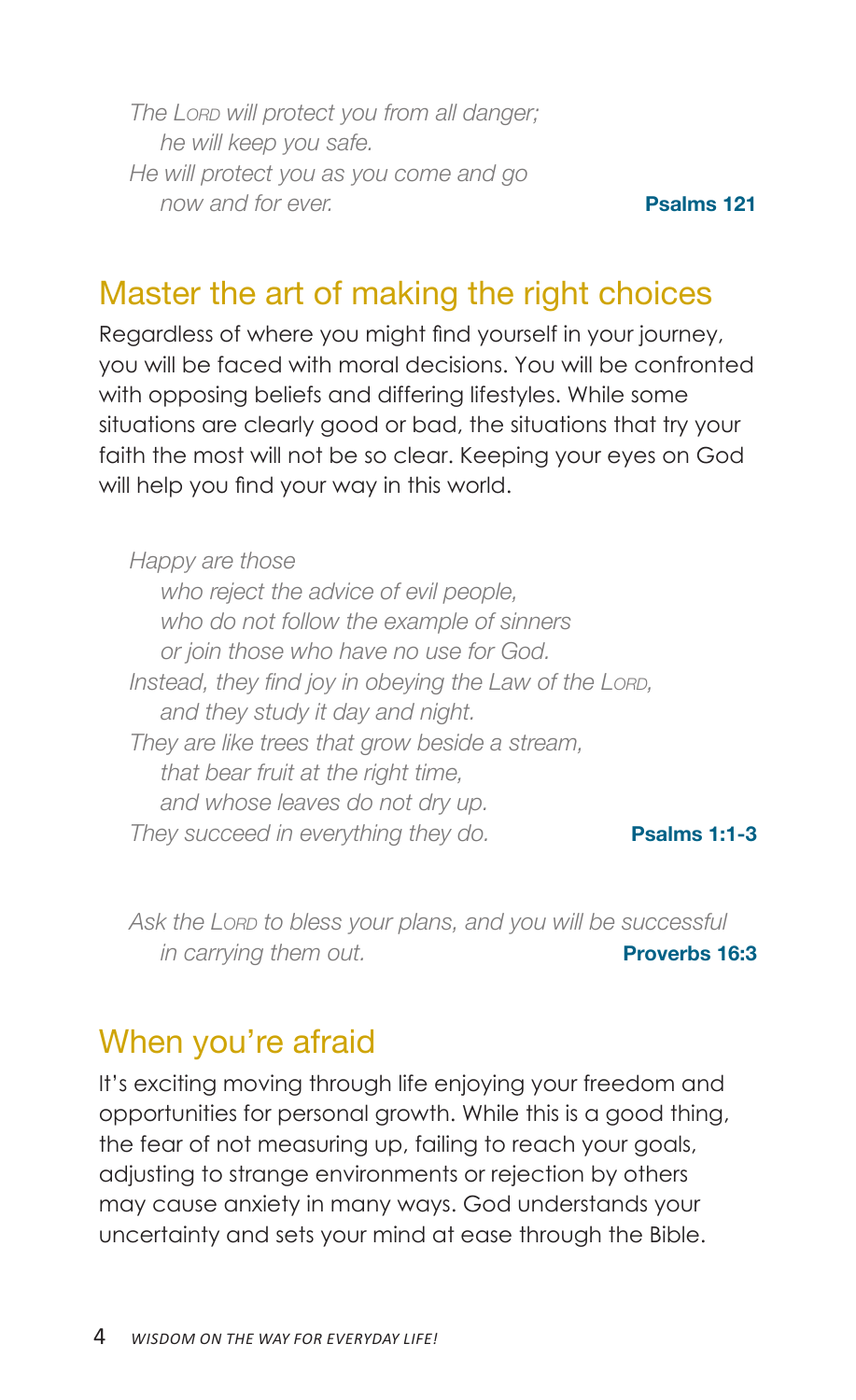*"Do not be afraid — I am with you! I am your God — let nothing terrify you! I will make you strong and help you; I will protect you and save you."* **Isaiah 41:10** 

#### Trust in the goodness of God

*Lord, your constant love reaches the heavens; your faithfulness extends to the skies. Your righteousness is towering like the mountains; your justice is like the depths of the sea. People and animals are in your care.*

*How precious, O God, is your constant love! We find protection under the shadow of your wings. We feast on the abundant food you provide; you let us drink from the river of your goodness. You are the source of all life, and because of your light we see the light.* **Psalms 36:5-9**

#### Stick to your standards

Try to follow the advice below to keep yourself from losing courage when encountering challenges.

## Get your daily "Word"

Begin each day with the Word of God while keeping in touch with him throughout the day through prayer. This is the only way to keep your priorities in line with what you believe in.

*As you have promised, keep me from falling;*  don't let me be overcome by evil. **Psalms 119:133** 

 *I have complete confidence, O God! I will sing and praise you! Wake up, my soul! Wake up, my harp and lyre! I will wake up the sun.*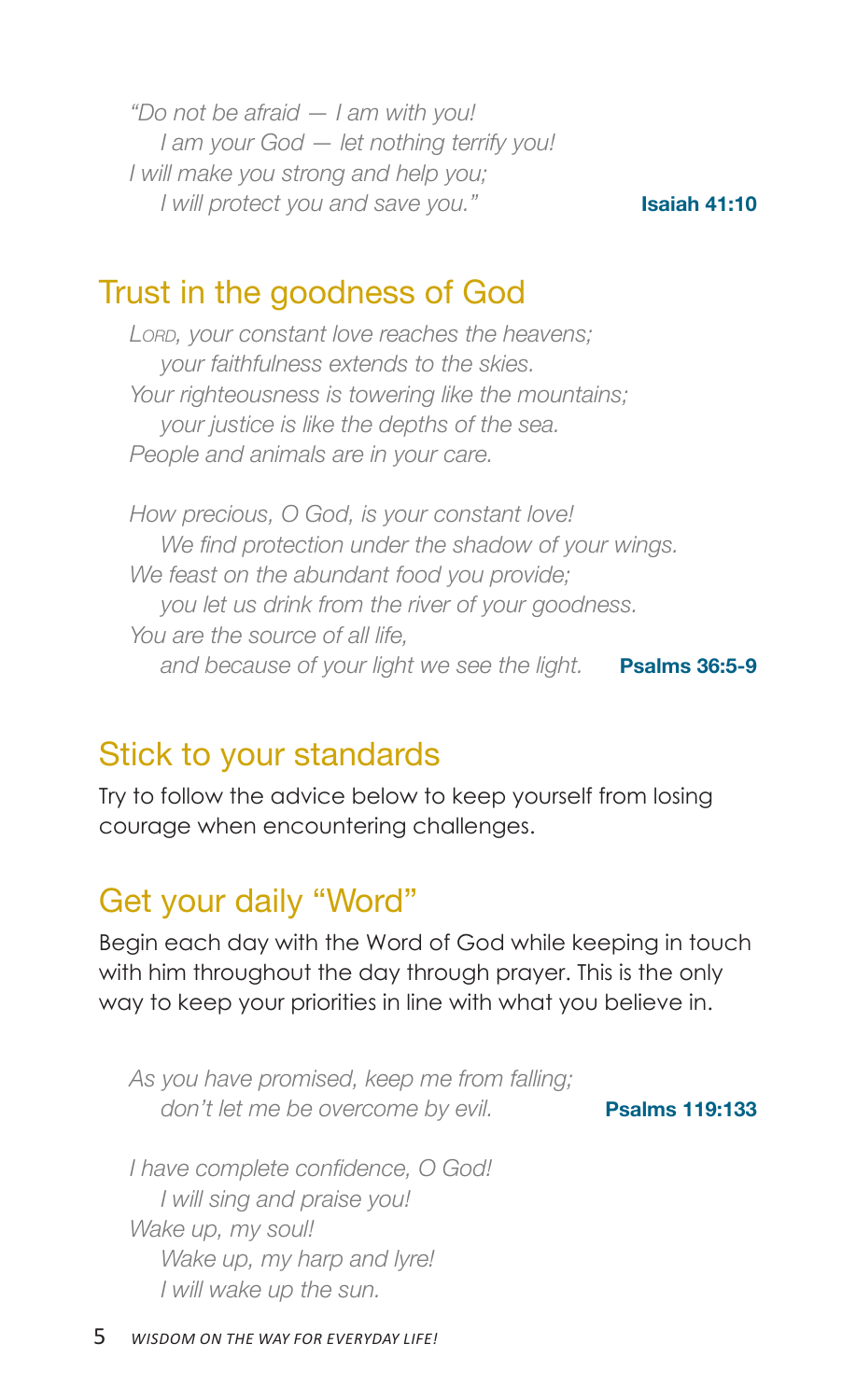*I will thank you, O Lord, among the nations. I will praise you among the peoples. Your constant love reaches above the heavens; your faithfulness touches the skies.* **Psalms 108:1-4** 

#### Stand up for what you believe in

There's a saying that goes: If you don't like my principles, I have others! Of course the way you look at things changes over time. But there are certain beliefs that remain constant.

*How can young people keep their lives pure? By obeying your commands. With all my heart I try to serve you; keep me from disobeying your commandments. I keep your law in my heart, so that I will not sin against you.* **Psalms 119:9-11** 

*Do not let anyone look down on you because you are young, but be an example for the believers in your speech, your conduct, your love, faith and purity.* **1 Timothy 4:12** 

#### Let your words be your witness

When someone bashes your beliefs, don't be afraid of taking a stand. At the same time, you need to be sensitive to people whose beliefs differ from yours.

*Be wise in the way you act towards those who are not believers, making good use of every opportunity you have. Your speech should always be pleasant and interesting, and you should know how to give the right answer to everyone.* **Colossians 4:5-6** 

#### Get your priorities right

Decide what you must get done today, write it down if it helps, prioritise and work from the top of that list. If something is not possible for that day, then don't list it! And if you're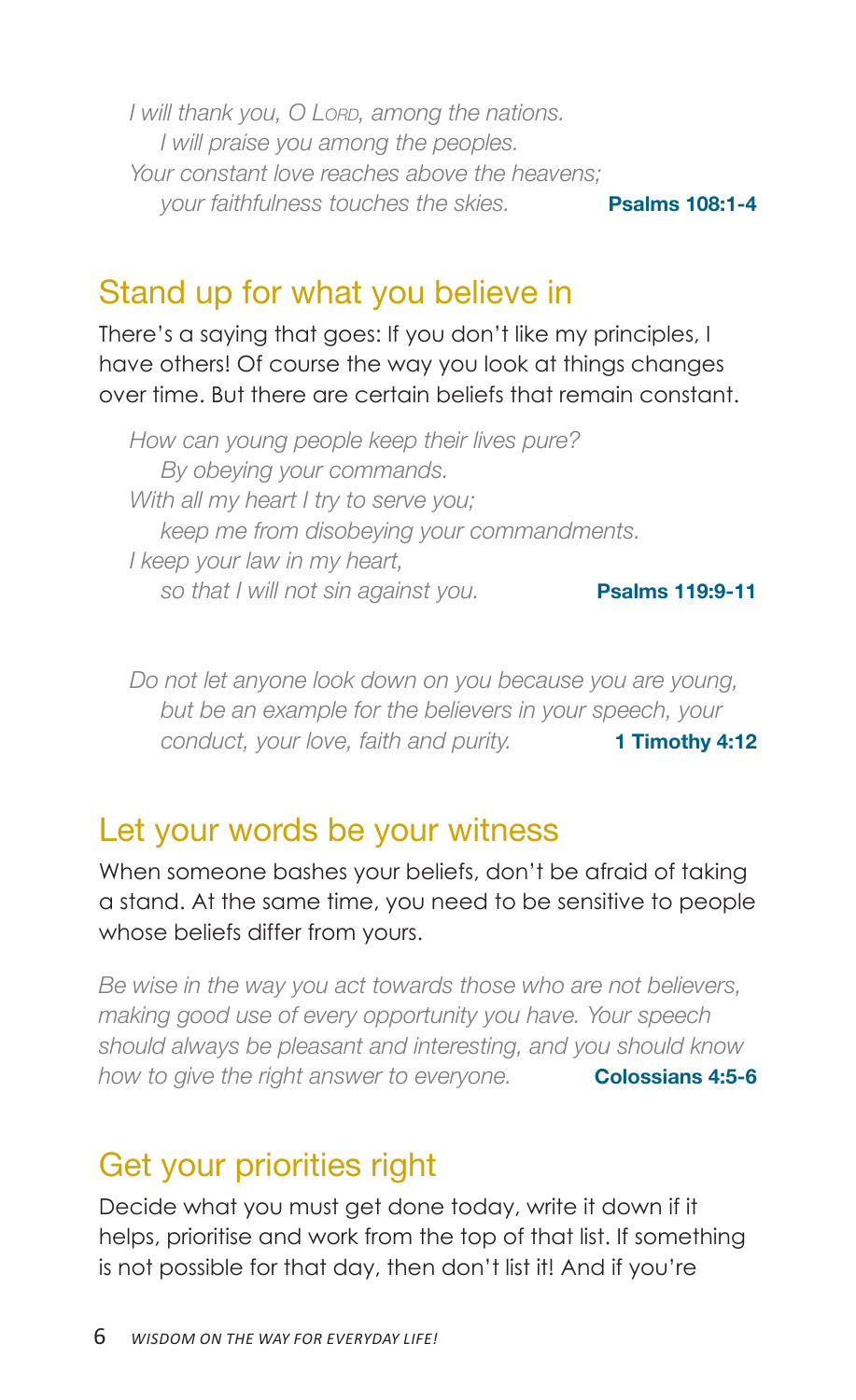really not comfortable with making lists, at least try and work within a broader framework that gives you some direction.

*"So do not start worrying: 'Where will my food come from? or my drink? or my clothes?' (These are the things the pagans are always concerned about.) Your Father in heaven knows that you need all these things. Instead, be concerned above everything else with the Kingdom of God and with what he requires of you, and he will provide you with all these other things."* 

**Matthew 6:31-33** 

*Seek your happiness in the Lord,*  and he will give you your heart's desire. **Psalms 37:4** 

#### Discipline yourself

Make a point of disciplining yourself. If you don't, no one else will – not even God!

*To have knowledge, you must first have reverence for the Lord. Stupid people have no respect for wisdom and refuse to learn.* 

#### **Proverbs 1:7**

*So then, let us rid ourselves of everything that gets in the way, and of the sin which holds on to us so tightly, and let us run with determination the race that lies before us. Let us keep our eyes fixed on Jesus, on whom our faith depends from beginning to end.* **Hebrews 12:1b-2a**

#### Touch base with God daily

This is the only way to keep your life prioritised and your Christian identity integrated. Refresh your soul daily with God's words while communicating with him in daily prayer.

*I pray to you, O Lord; you hear my voice in the morning;*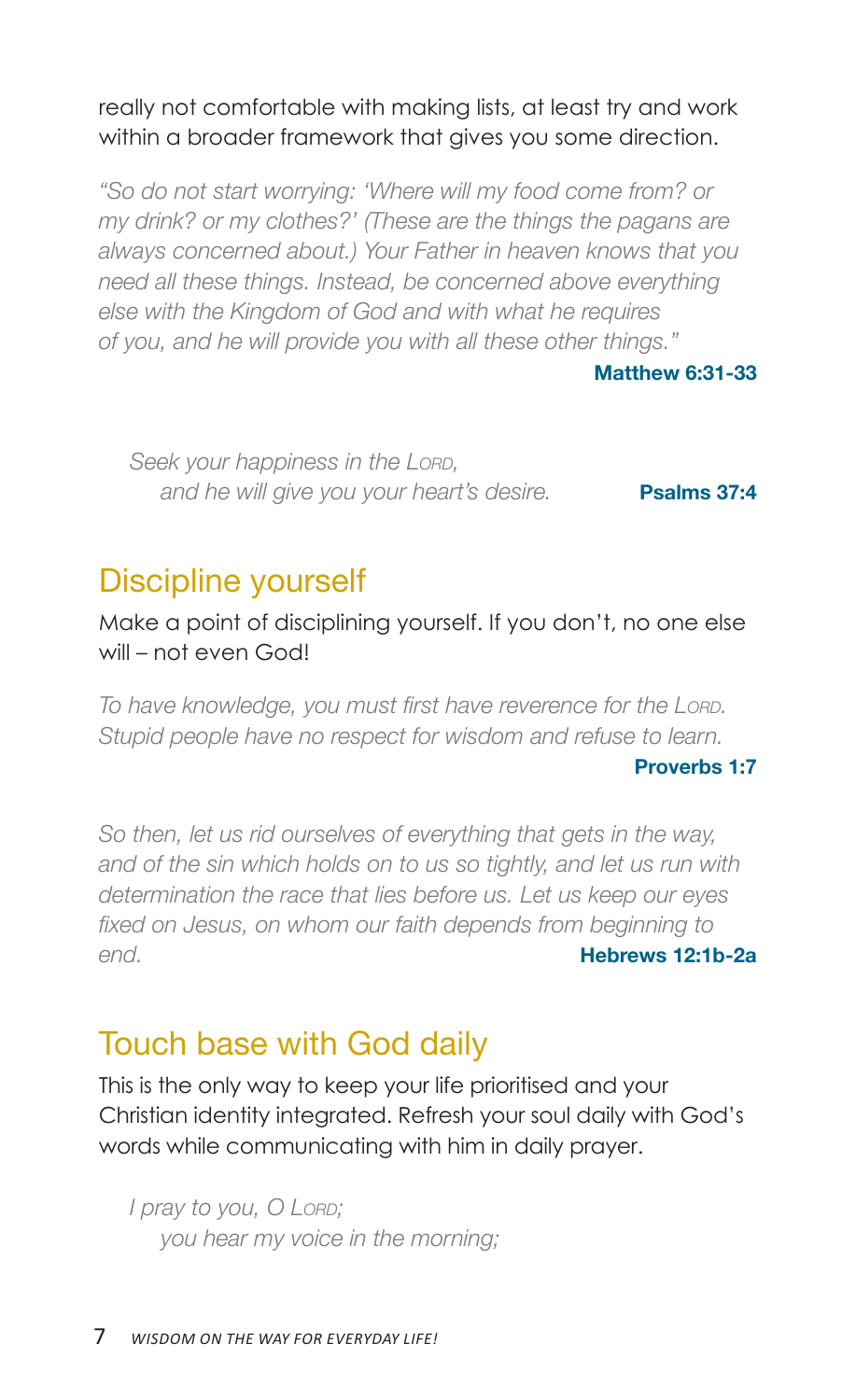*at sunrise I offer my prayer and wait for your answer.* **Psalms 5:2b-3**

#### Connect with God's people

God's kingdom is a family where we all need each other. Find a church right away and get involved in their ministry. Worshipping with fellow Christians can help keep you strong. Going to church at least once a week can help keep your focus.

*Raise your hands in prayer in the Temple, and praise the Lord!* **Psalms 134:2**

*Sing to the Lorp*, all the world! *Worship the Lord with joy; come before him with happy songs!* 

*Acknowledge that the Lord is God. He made us, and we belong to him; we are his people, we are his flock.* 

*Enter the Temple gates with thanksgiving, go into its courts with praise. Give thanks to him and praise him.* 

*The Lord is good; his love is eternal and his faithfulness lasts for ever.* **Psalms 100** 

#### Stay in touch with the older generation

They may be "old" but they've "been there and done that". Accept that they love you and want what is best for you. Besides, you will need their help and advice for the rest of your life.

*Don't forget what I teach you, my son* (and daughter)*. Always remember what I tell you to do. My teaching will give you a long*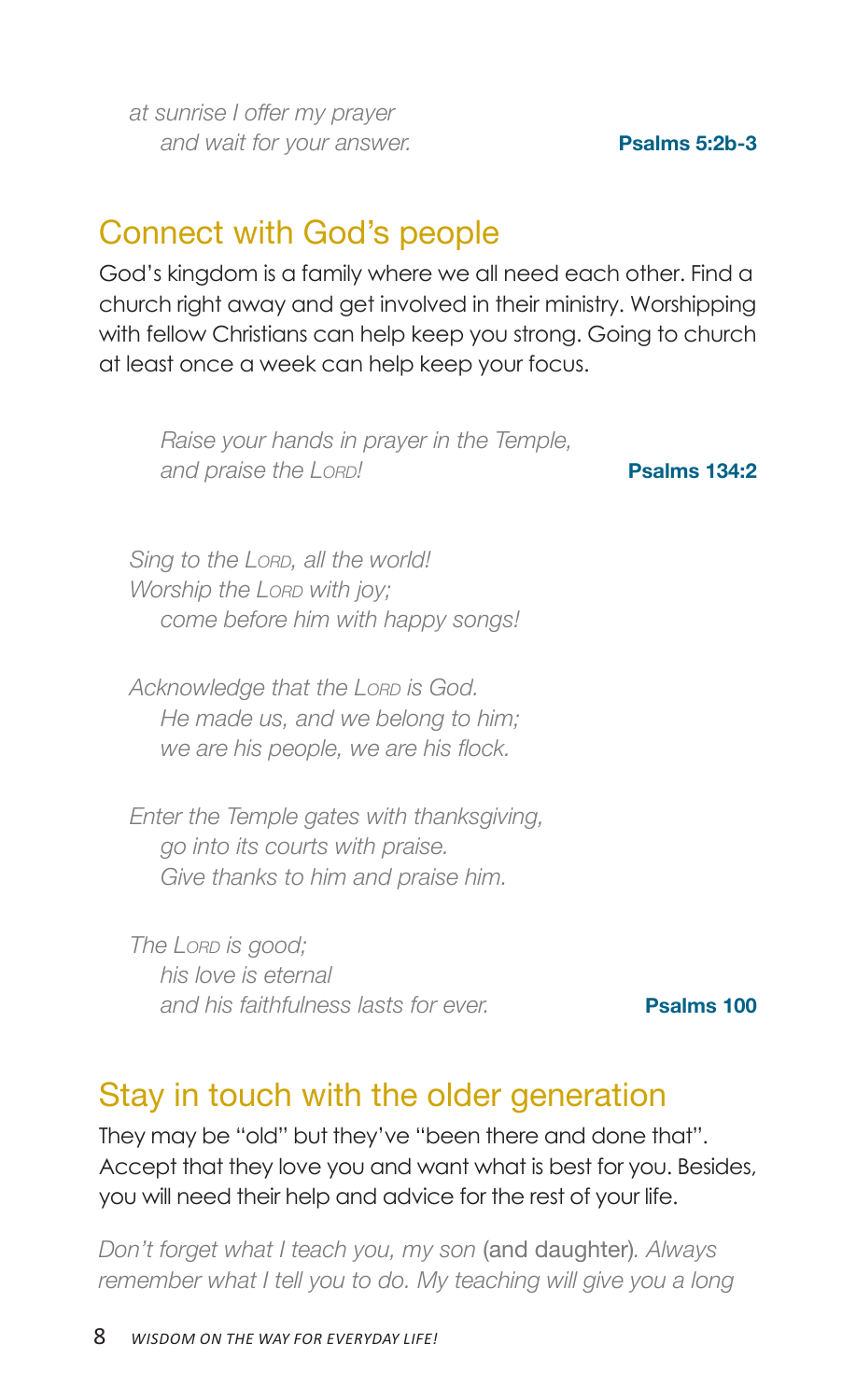*and prosperous life. Never let go of loyalty and faithfulness. Tie them round your neck; write them on your heart. If you do this, both God and people will be pleased with you.* **Proverbs 3:1-4** 

*Listen to what your father teaches you, my sons* (and daughters)*. Pay attention, and you will have understanding. What I am teaching you is good, so remember it all. When I was only a little boy, my parents' only son, my father would teach me. He would say, "Remember what I say and never forget it. Do as I tell you, and you will live. Get wisdom and insight! Do not forget or ignore what I say."* 

*Always remember what you have learnt. Your education is your life — guard it well.* **Proverbs 4:1-5,13**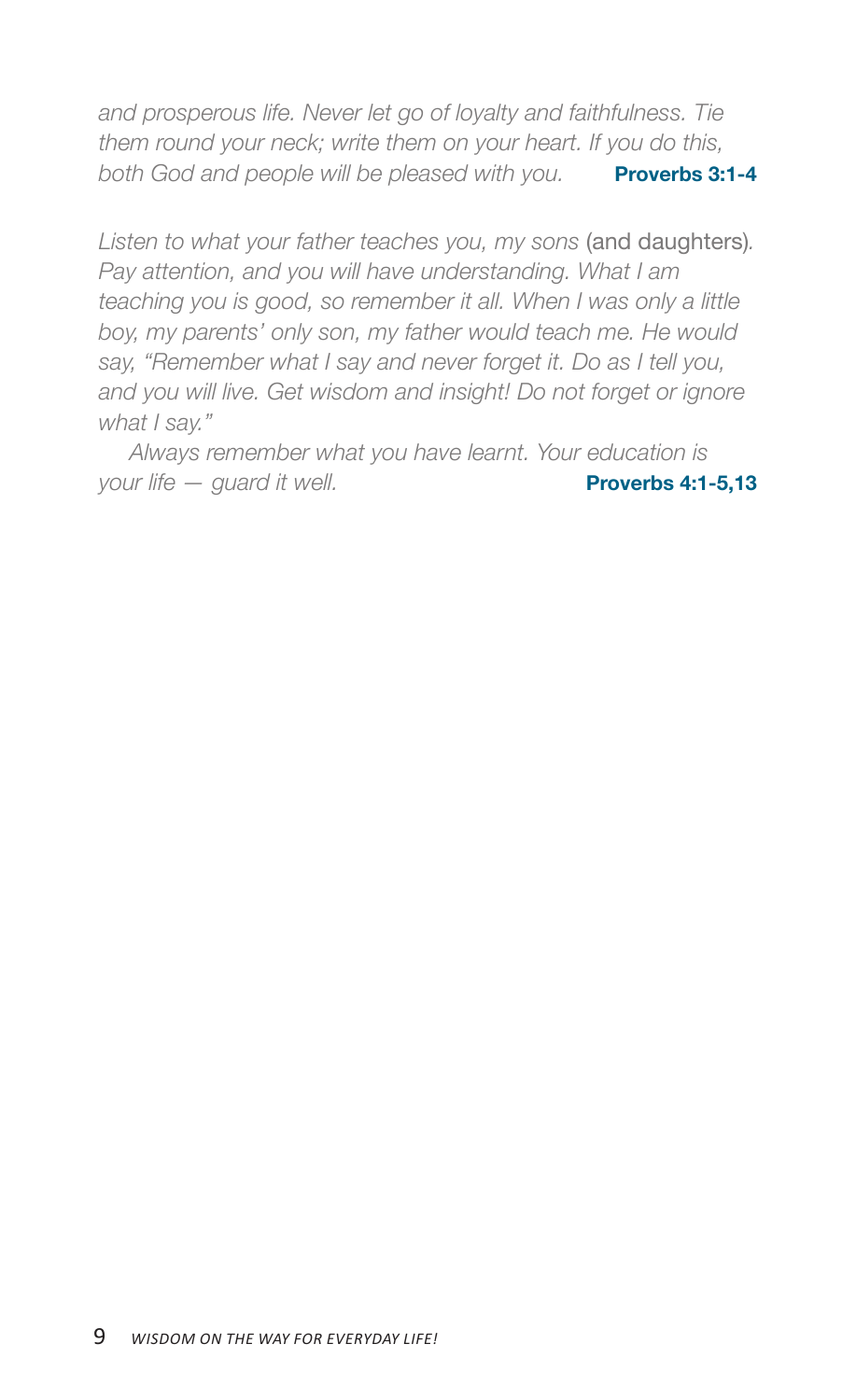# What are my vision and values?

If we want to be like Christ, as he urges us to be, our values will be reflected in the way we live. Ultimately the values we believe in are not a list of do's and don'ts. It's striving to be like Christ in all we do.

#### Christ as my prototype

Whatever you believe in and whomever you follow, will shape your beliefs, values and behaviour. As believers, our values are tied to obedience to Christ. Be moulded in the image of Christ - not your peers, parents, co-workers or the culture you live in.

*"Why do you call me, 'Lord, Lord,' and yet don't do what I tell you? Anyone who comes to me and listens to my words and obeys them — I will show you what he is like. He is like a man who, in building his house, dug deep and laid the foundation on rock."* **Luke 6:46-48a**

*"I am the vine, and you are the branches. Those who remain in me, and I in them, will bear much fruit; for you can do nothing without me."* **John 15:5**

*Do not conform yourselves to the standards of this world, but let God transform you inwardly by a complete change of your mind. Then you will be able to know the will of God — what is good and is pleasing to him and is perfect.* **Romans 12:2** 

#### The truth matters

If Christ is Truth, then it follows that lying and dishonesty separate you from Christ. Being honest is about following in Jesus' footsteps, for He cannot lie. Learning how to be more honest will also help you keep a clear conscience.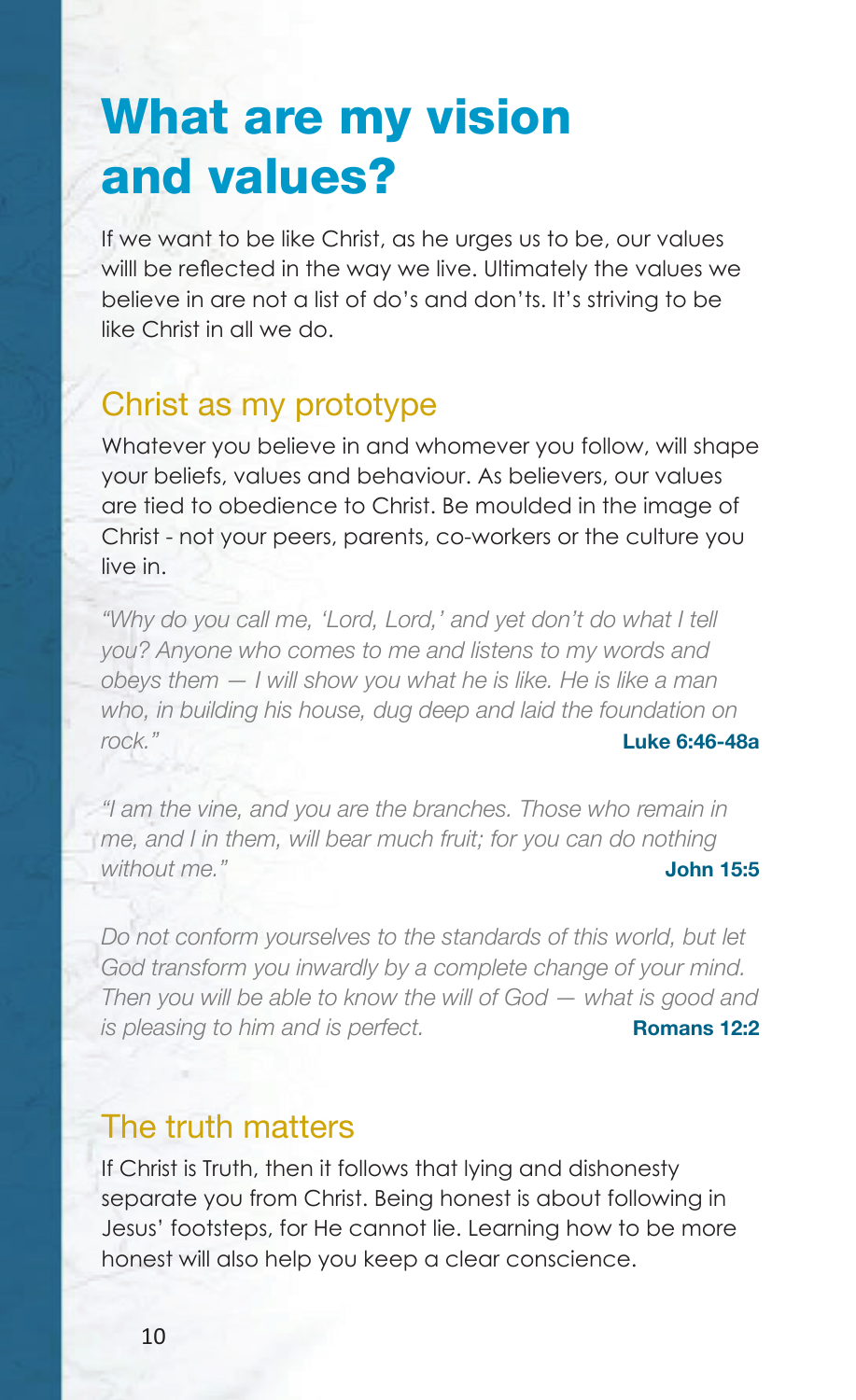*Jesus answered him, "I am the way, the truth, and the life."* 

#### **John 14:6a**

*"Whoever is faithful in small matters will be faithful in large ones; whoever is dishonest in small matters will be dishonest in large ones."* **Luke 16:10** 

*"If you obey my teaching, you are really my disciples; you will know the truth, and the truth will set you free."* **John 8:31b-32** 

## Christian values in less than a byte

The clearer you can be about what you believe, the easier it is to bring your priorities in line with your values. Paul sums up a Christian lifestyle based on Christ's teachings as follows:

- *Love must be completely sincere.*
- *Hate what is evil, hold on to what is good.*
- *Love one another warmly as Christian brothers and sisters, and be eager to show respect for one another.*
- *Work hard and do not be lazy. Serve the Lord with a heart full of devotion.*
- *Let your hope keep you joyful, be patient in your troubles, and pray at all times.*
- *Share your belongings with your needy fellow Christians, and open your homes to strangers.*
- Ask God to bless those who persecute you  $-$  yes, ask him to *bless, not to curse.*
- *Be happy with those who are happy, weep with those who weep.*
- *Have the same concern for everyone.*
- *Do not be proud, but accept humble duties.*
- *Do not think of yourselves as wise.*
- *If someone has done you wrong, do not repay him with a wrong. Try to do what everyone considers to be good.*
- *Do everything possible on your part to live in peace with everybody.*

#### **Romans 12:9-18**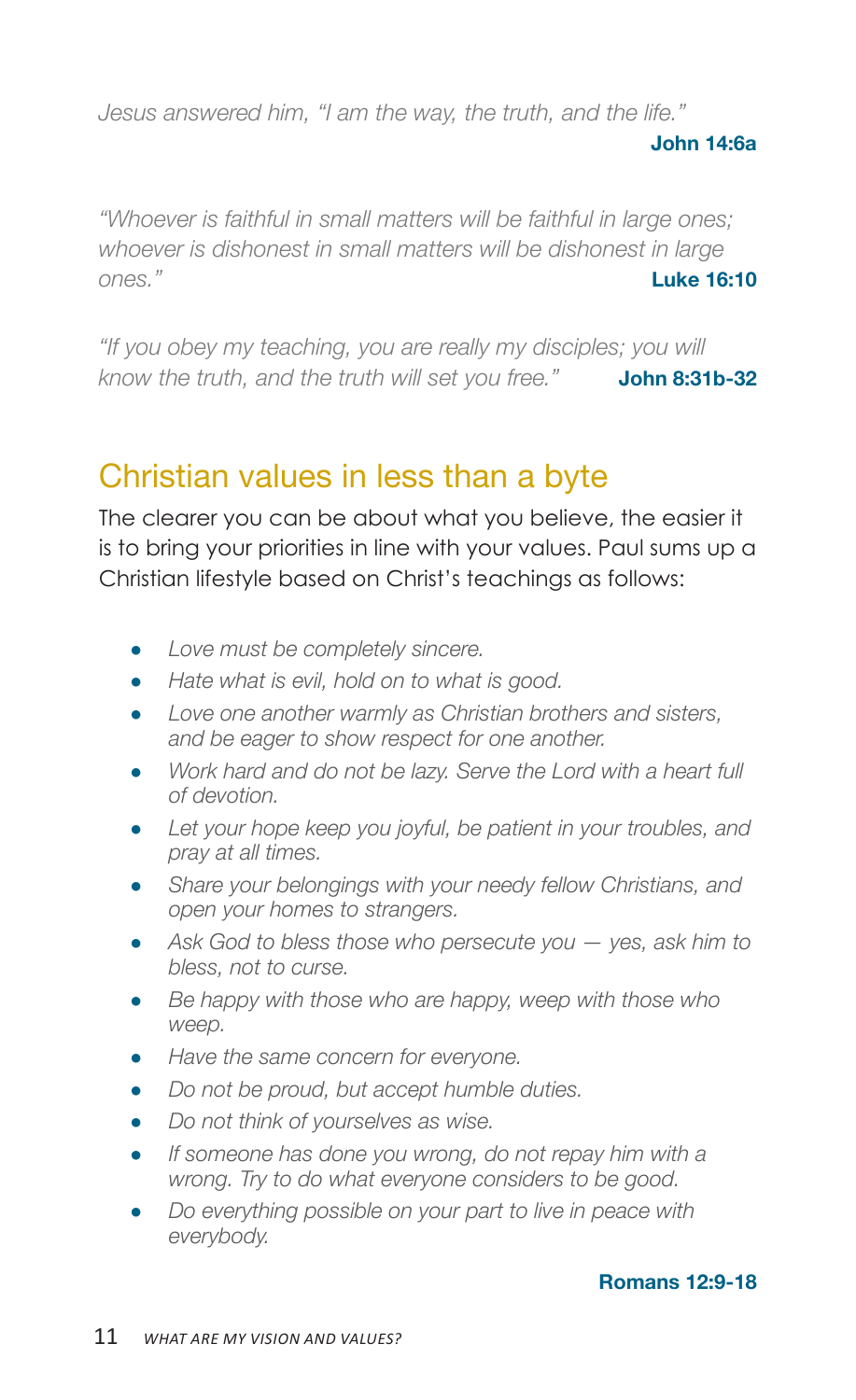## What about the Ten Commandments?

The first four commandments guide us on how to love God, and the last six guide us on how to love others.

Jesus addresses several of the commandments and highlights their application in his preaching. He not only condemns murder, he calls his followers to recognise that unresolved anger also destroys others. He not only forbids adultery, but calls his followers to be pure in mind and heart.

*"You have heard that people were told in the past, 'Do not commit murder; anyone who does will be brought to trial.' But now I tell you: ... whoever calls his brother 'You good-for-nothing!'*  will be brought before the Council, and whoever calls his brother *a worthless fool will be in danger of going to the fire of hell."* 

#### **Matthew 5:21-22a,c**

*"If you love me, you will obey my commandments."* **John 14:15**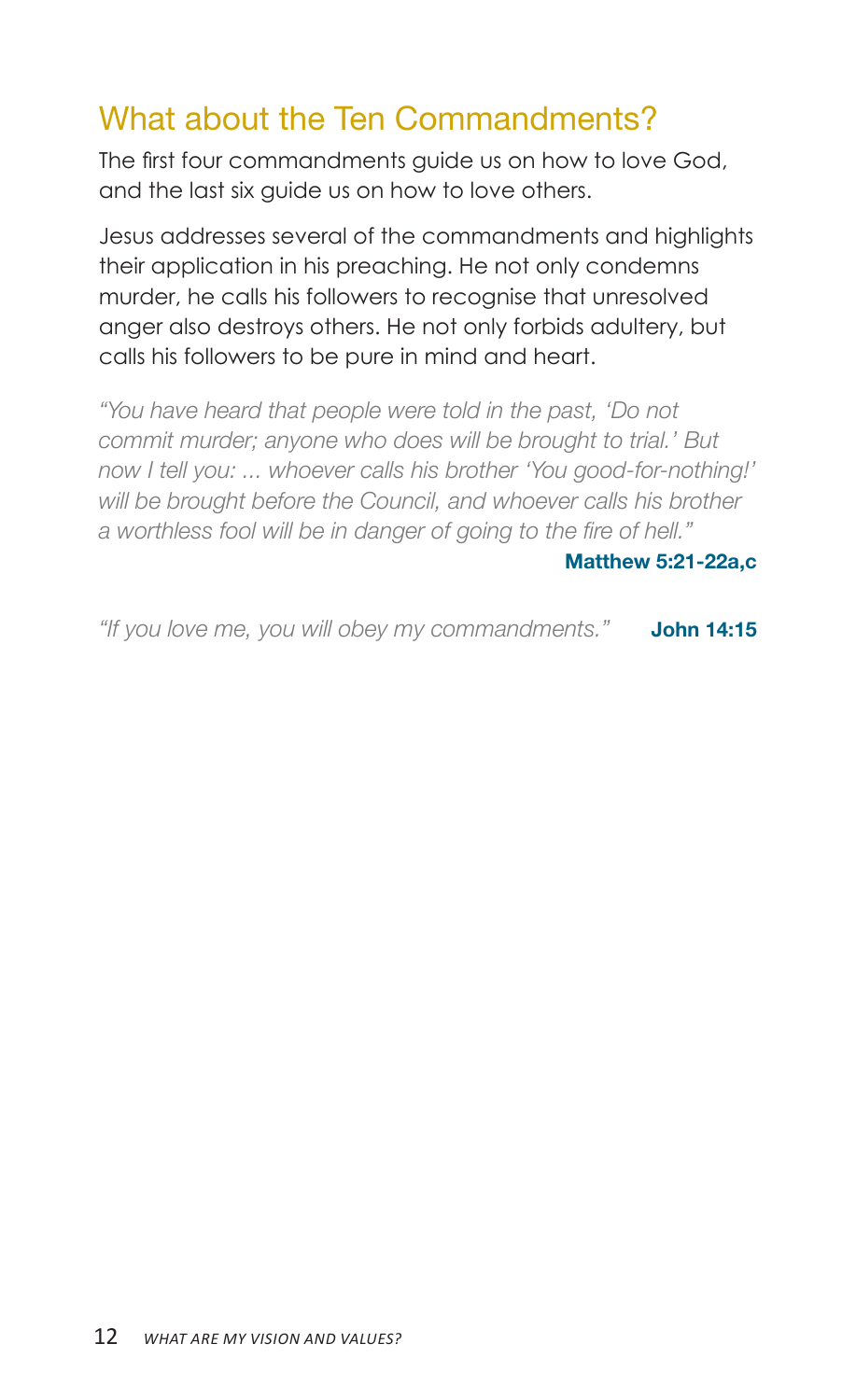# Life is WOW!

Life is short so make the most of it by creating memories that you will be able to revisit without regrets later on. Avoid the prodigal son scenario. Anxious to get away from home he enters into a new kind of bondage and seriously messes up.

*"There was once a man who had two sons. The younger one said to him, 'Father, give me my share of the property now.' So the man divided his property between his two sons. After a few days the younger son sold his part of the property and left home with the money. He went to a country far away, where he wasted his money in reckless living."* **Luke 15:11b-13**

*Young people, enjoy your youth. Be happy while you are still young. Do what you want to do, and follow your heart's desire. But remember that God is going to judge you for whatever you do. Don't let anything worry you or cause you pain. You aren't going to be young very long.* **Ecclesiastes 11:9-10**

#### Be a WOW Christian

That means bringing what you do and say in line with what you believe. If we become like Christ, the values we believe in is more than just a list of do's and don'ts. It's being like Christ in all we do.

*You are the people of God; he loved you and chose you for his own. So then, you must clothe yourselves with compassion, kindness, humility, gentleness, and patience. Be tolerant with one another and forgive one another whenever any of you has a complaint against someone else. You must forgive one another just as the Lord has forgiven you. And to all these qualities add love, which binds all things together in perfect unity.* 

**Colossians 3:12-14**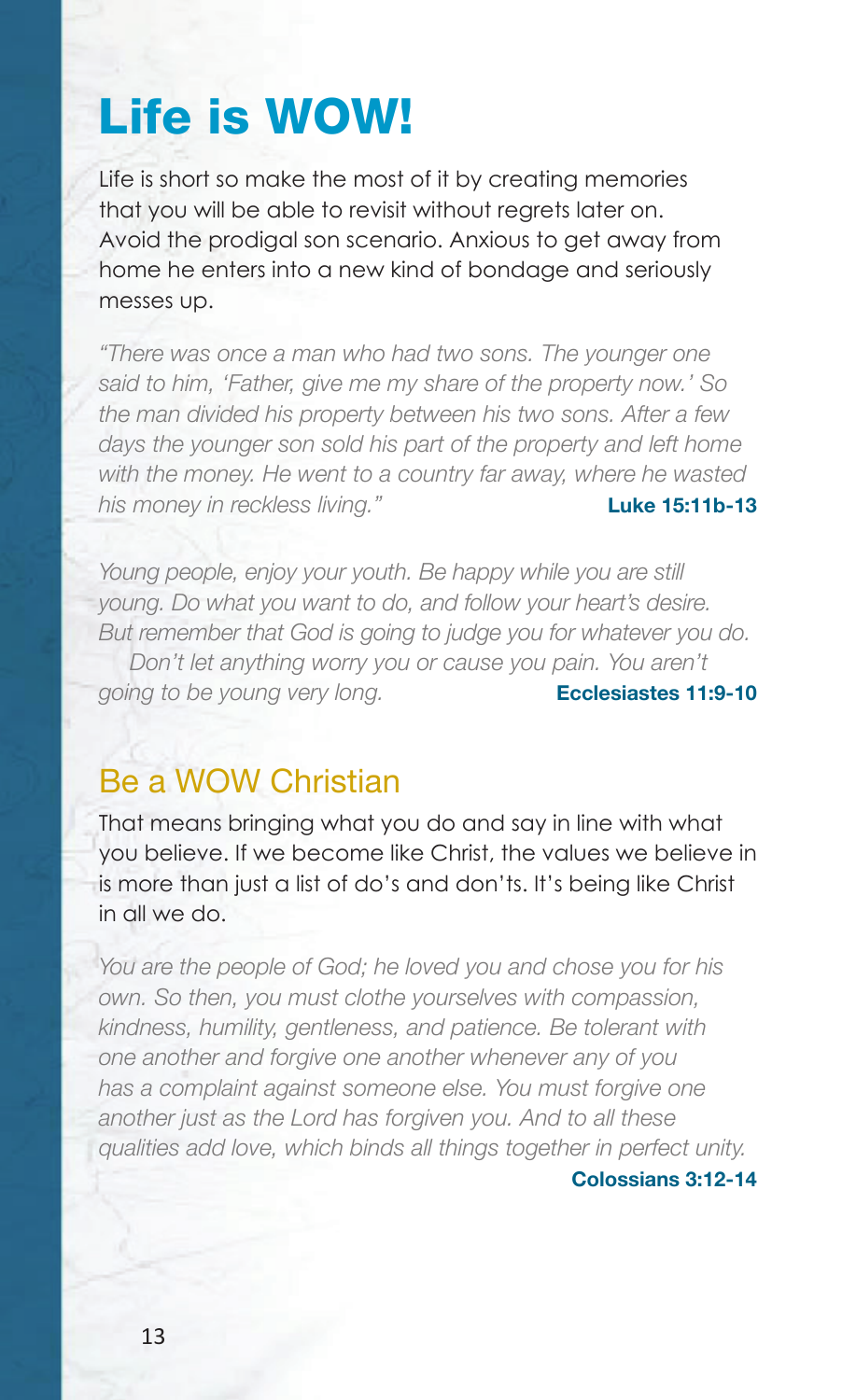#### Know where to draw the line

Peer pressure often creeps in when you're amongst people of your own age group or when you're in new surroundings and desperately want to fit in. A regular reality check about who you are and what you stand for will help to keep you on track. Remember the old saying: "If you don't know what you stand for, you'll fall for anything."

*Since you are God's dear children, you must try to be like him. Your life must be controlled by love, just as Christ loved us and gave his life for us as a sweet-smelling offering and sacrifice that pleases God.* 

*Since you are God's people, it is not right that any matters of sexual immorality or indecency or greed should even be mentioned among you. Nor is it fitting for you to use language which is obscene, profane, or vulgar. Rather you should give thanks to God. You may be sure that no one who is immoral, indecent, or greedy (for greed is a form of idolatry) will ever receive a share in the Kingdom of Christ and of God.* 

**Ephesians 5:1-5** 

*Do not get drunk with wine, which will only ruin you; instead,*  **be filled with the Spirit. Ephesians 5:18** 

*May you always be joyful in your union with the Lord. I say it again: rejoice! Show a gentle attitude towards everyone. The Lord is coming soon. Don't worry about anything, but in all your prayers ask God for what you need, always asking him with a thankful heart. And God's peace, which is far beyond human understanding, will keep your hearts and minds safe in union with Christ Jesus.* 

*In conclusion, my brothers and sisters, fill your minds with those things that are good and that deserve praise: things that are true, noble, right, pure, lovely, and honourable. Put into practice what you learnt and received from me, both from my*  words and from my actions. And the God who gives us peace will *be with you.* **Philippians 4:4-9**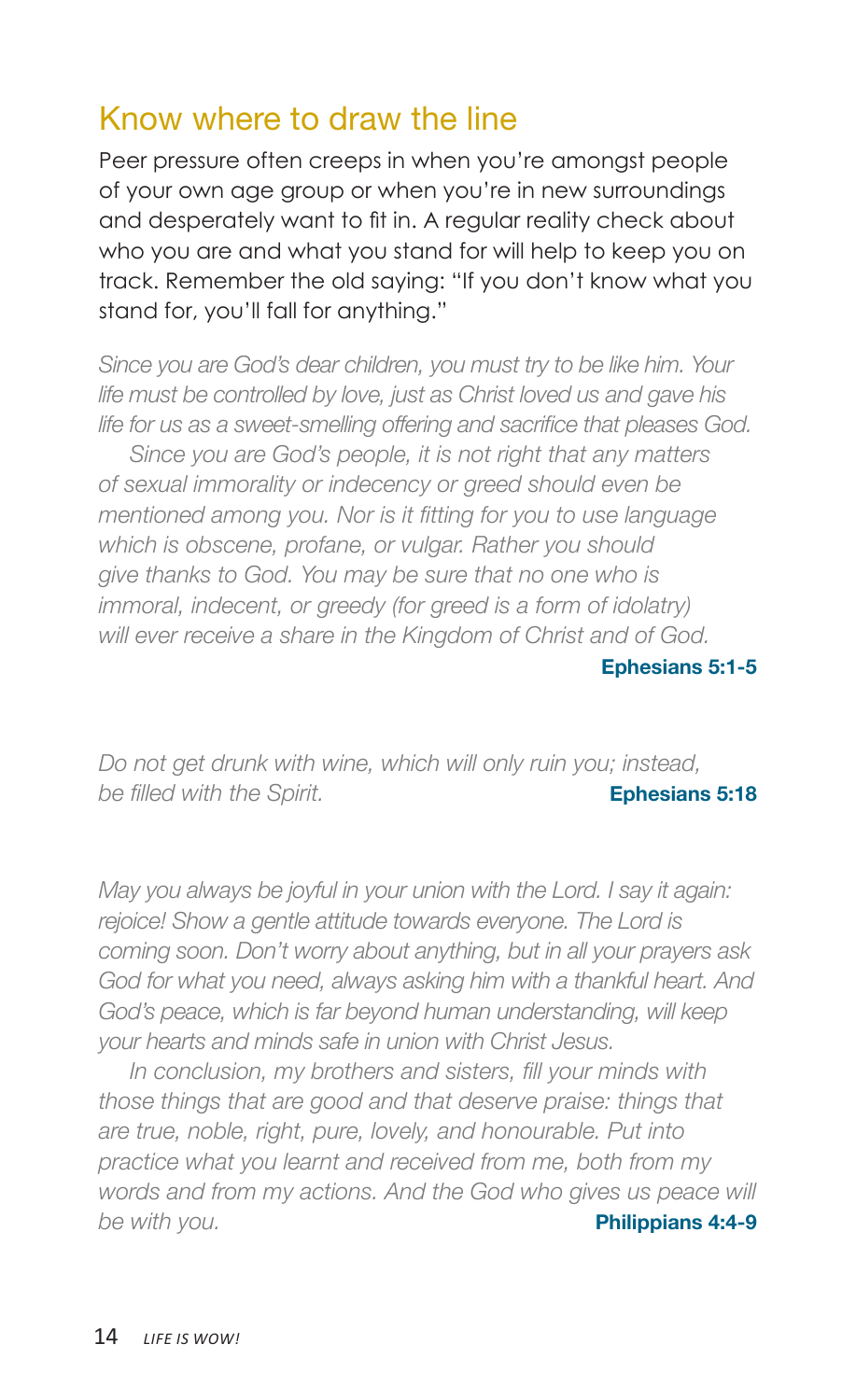## Be a do-gooder

Make your faith real by being an active believer. Volunteer at a soup kitchen or get involved with a community project. You can be a shining light to your friends on campus or at work by the way you care.

*"In the same way your light must shine before people, so that they will see the good things you do and praise your Father in heaven."* **Matthew 5:16** 

*My children, our love should not be just words and talk; it must be true love, which shows itself in action.* **1 John 3:18**

*So let us not become tired of doing good; for if we do not give up, the time will come when we will reap the harvest. So then, as often as we have the chance, we should do good to everyone, and especially to those who belong to our family in the faith.* 

#### **Galatians 6:9-10**

*This, then, is how we will know that we belong to the truth; this is how we will be confident in God's presence.* **1 John 3:19**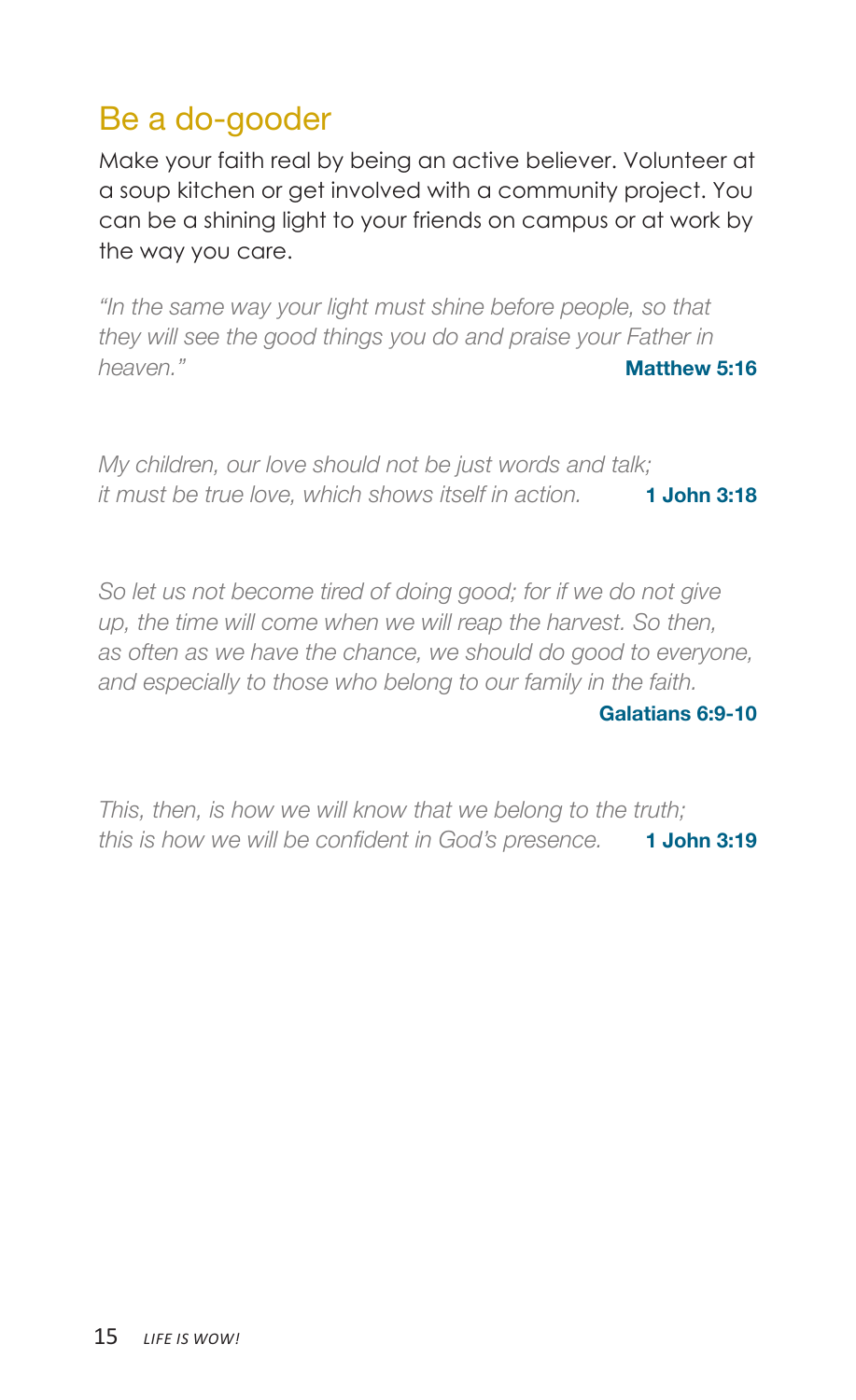# Love is WOW!

We love to believe that love is what makes the world go around. True love is wonderful, overwhelming and way out there! In The Song of Songs we read:

*Love is as powerful as death; passion is as strong as death itself. It bursts into flame and burns like a raging fire. Water cannot put it out; no flood can drown it. But if anyone tried to buy love with wealth, contempt is all they would get.* **Song of Songs 8:6b-7** 

And who will ever understand the language of two lovers hopelessly in love with each other:

*The Man Like a lily among thorns is my darling among women. The Woman Like an apple tree among the trees of the forest, so is my dearest compared with other men.* 

#### **Song of Songs 2:2-3a**

Even the wise old author of Proverbs with all his wisdom could not fathom the mystery of love:

*There are four things that are too mysterious for me to understand:* 

> *an eagle flying in the sky, a snake moving on a rock, a ship finding its way over the sea, and a man and a woman falling in love.* **Proverbs 30:18-19**

#### Sex - a touchy subject

Sex is on the collective minds of most people. There is very little that deters us from engaging in sex, whether it is in a stable, long-term relationship or with a succession of partners. As a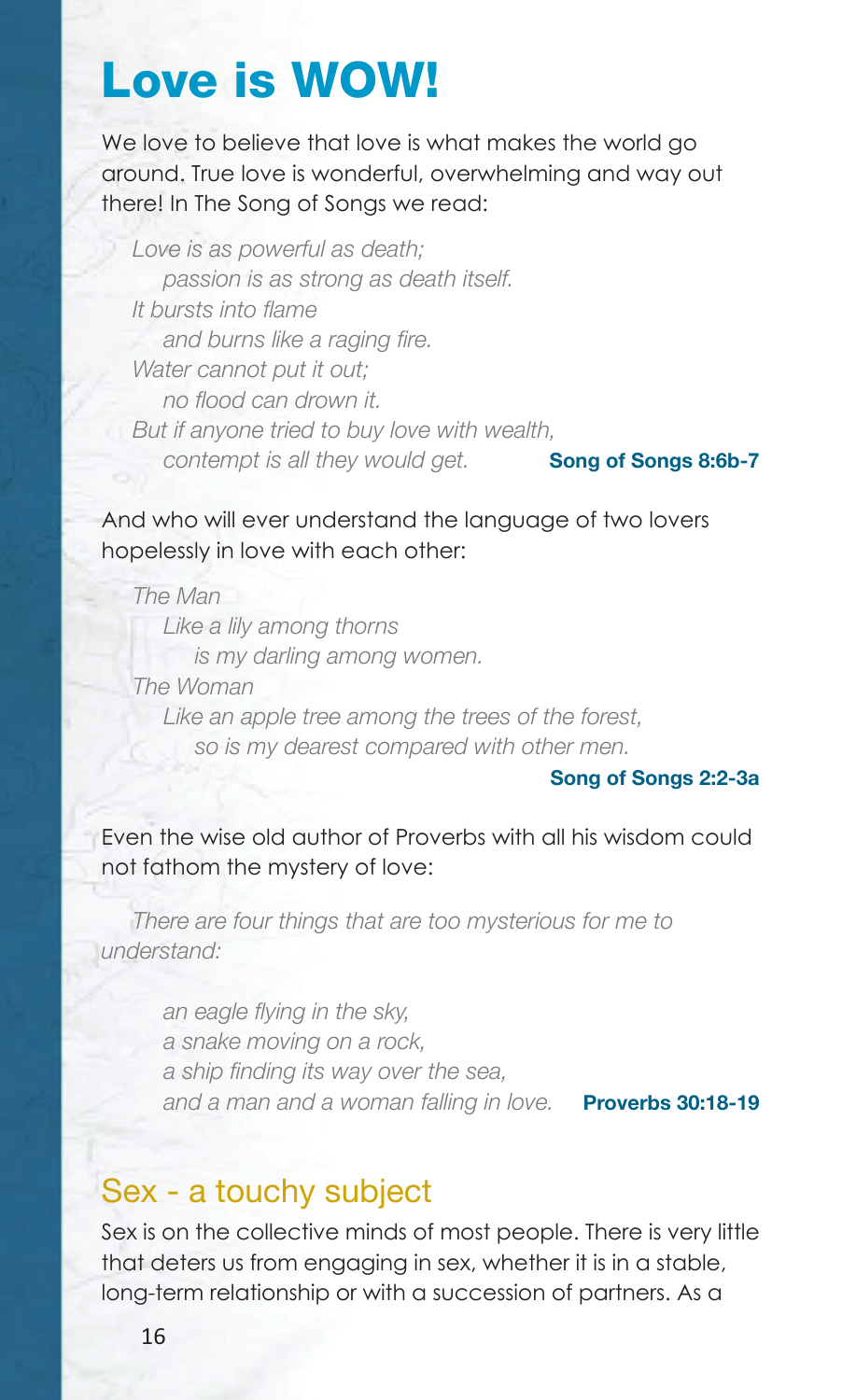Christian, you need to be very clear on where you stand in this regard. The Bible gives definite guidelines about promiscuity. Yet the Bible is very open about the physical attraction between two people in love. Make a point of reading the Song of Songs, a whole book of poetry in praise of love:

*The look in your eyes, my sweetheart and bride, and the necklace you are wearing*  **have stolen my heart. Song of Songs 4:9** 

*My lover is handsome and strong; he is one in ten thousand.* **Song of Songs 5:10** 

#### However, as with all good things in life, there is a condition attached:

*Don't you know that your body is the temple of the Holy Spirit, who lives in you and who was given to you by God? You do not belong to yourselves but to God; he bought you for a price. So use your bodies for God's glory.* **1 Corinthians 6:19-20** 

*Those who think they are standing firm had better be careful that they do not fall. Every test that you have experienced is the kind that normally comes to people. But God keeps his promise, and he will not allow you to be tested beyond your power to remain firm; at the time you are put to the test, he will give you the strength to endure it, and so provide you with a way out.* 

#### **1 Corinthians 10:12-13**

#### Mind the pitfalls

There is no reason for any sensible person with a reasonable amount of common sense to dread life. But be aware of things that can rob you of your joy and innocence.

#### Pornography – a deadly virus

Pornography is as old as mankind itself but with modern communication media it has spread to the point where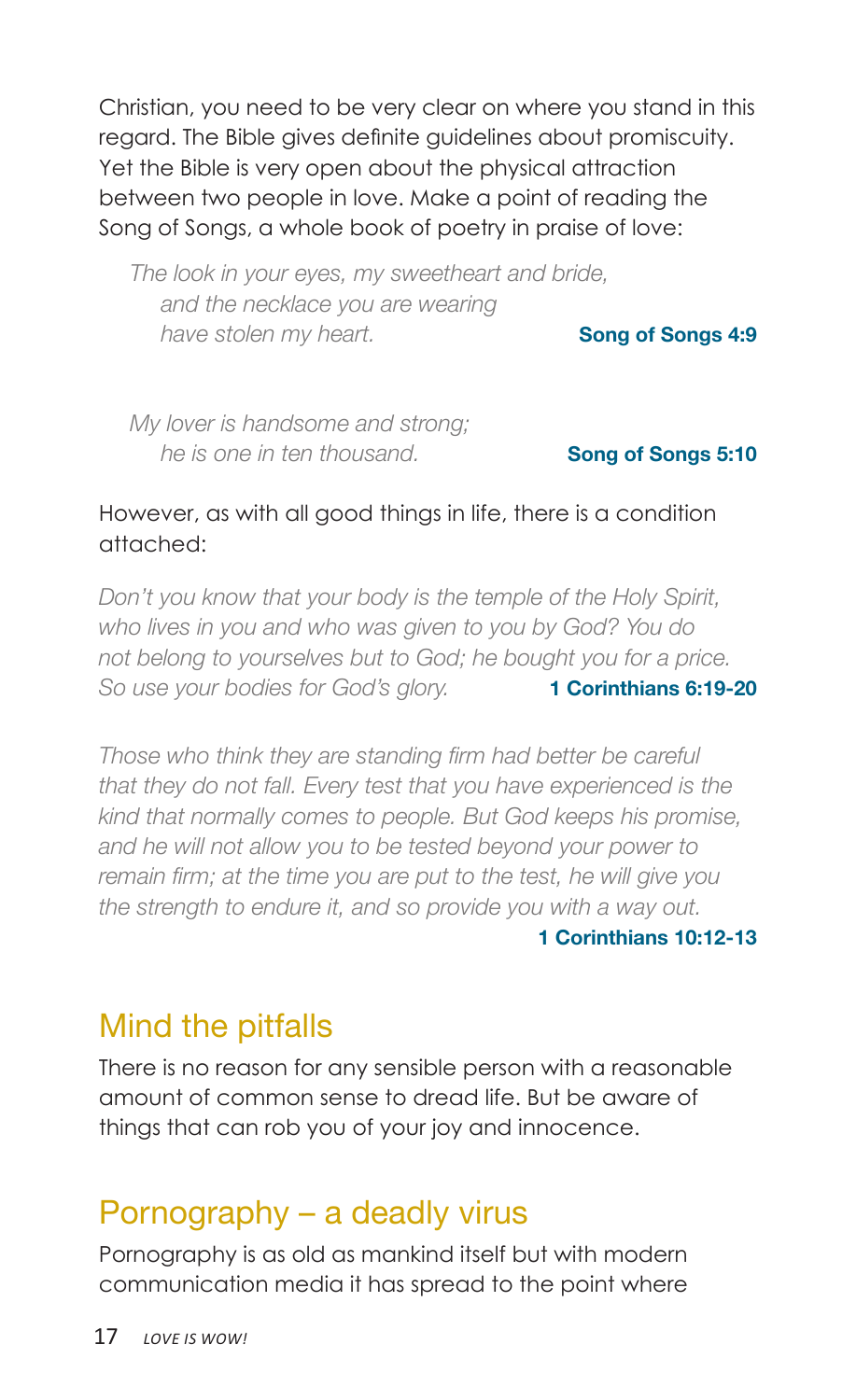nothing is sacred and even the most innocent among us are tainted. The Bible doesn't spare its words in condemning sexual immorality:

*The body is not to be used for sexual immorality, but to serve the Lord; and the Lord provides for the body. God raised the Lord from death, and he will also raise us by his power.* 

*Avoid immorality. Any other sin a man commits does not affect his body; but the man who is guilty of sexual immorality sins against his own body.* **1 Corinthians 6:13b-14,18**

*So then, let us purify ourselves from everything that makes body or soul unclean, and let us be completely holy by living in awe of God.* **2 Corinthians 7:1b** 

#### Be "drug and drink" smart

There is no such thing as smart drugs or liquor, despite what TV ads tell you. They make fools of even the smartest people. Yet drinking and taking drugs seem to be part and parcel of today's social scene. Acknowledge that there might be people in your circle of friends, co-workers or even family who drink or take drugs. Accept that they have made their choice and you've made yours. Choose to surround yourself with people that can have fun without using drugs and alcohol to get high.

## Drunk is not cool!

The Bible often speaks about the effects of alcohol abuse which apply equally to drug abuse. The author of Proverbs warns that:

*Drinking too much makes you loud and foolish. It's stupid to get drunk.* **Proverbs 20:1** 

*Show me someone who drinks too much, who has to try out some new drink, and I will show you someone miserable and*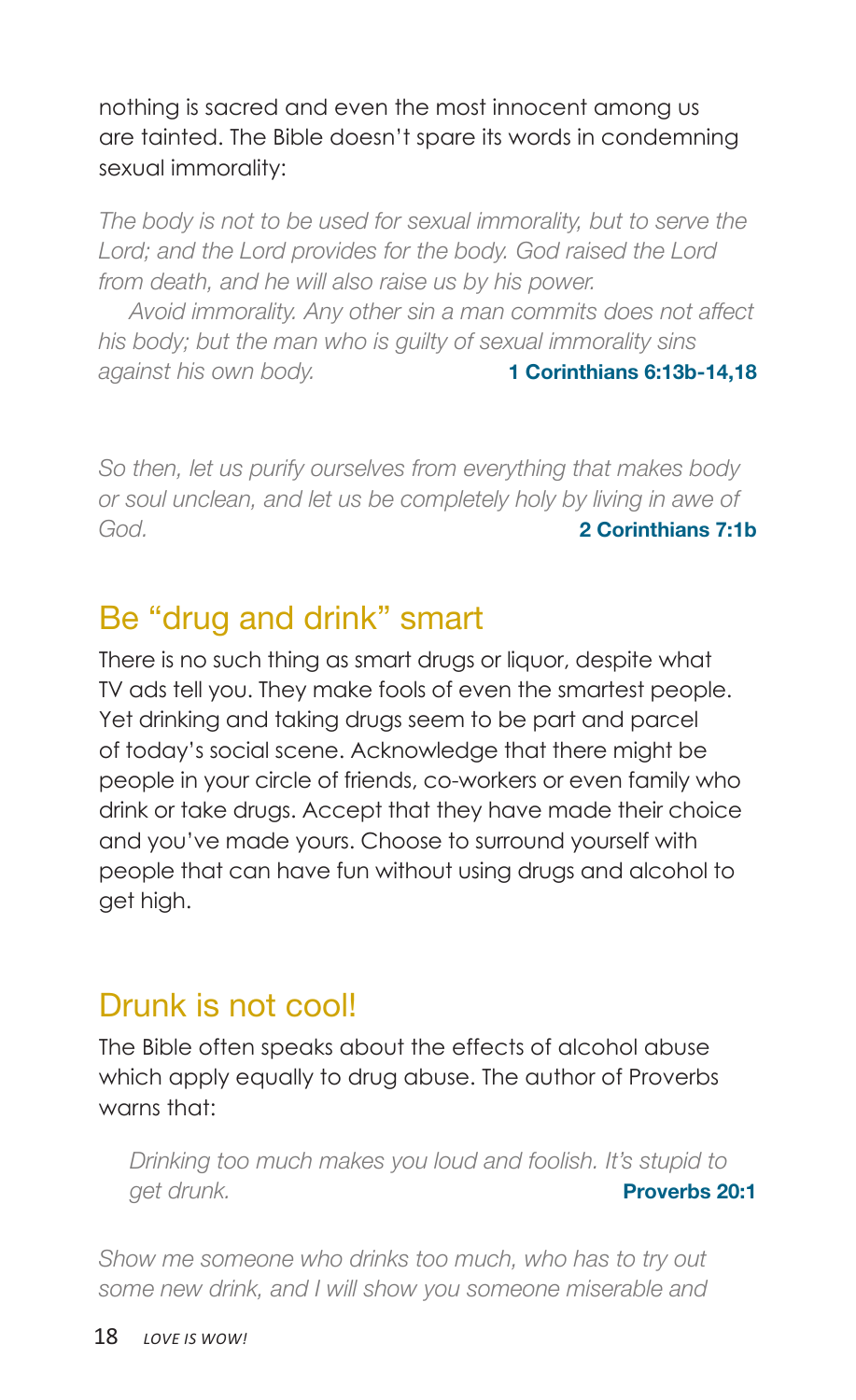*sorry for himself, always causing trouble and always complaining. His eyes are bloodshot, and he has bruises that could have been avoided. Don't let wine tempt you, even though it is rich red, though it sparkles in the cup, and it goes down smoothly. The next morning you will feel as if you had been bitten by a poisonous snake. Weird sights will appear before your eyes, and you will not be able to think or speak clearly. You will feel as if you were out on the ocean, sea-sick, swinging high up in the rigging of a tossing ship. "I must have been hit," you will say; "I must have been beaten up, but I don't remember it. Why can't I wake*  **up**? I need another drink." **Proverbs 23:29-35**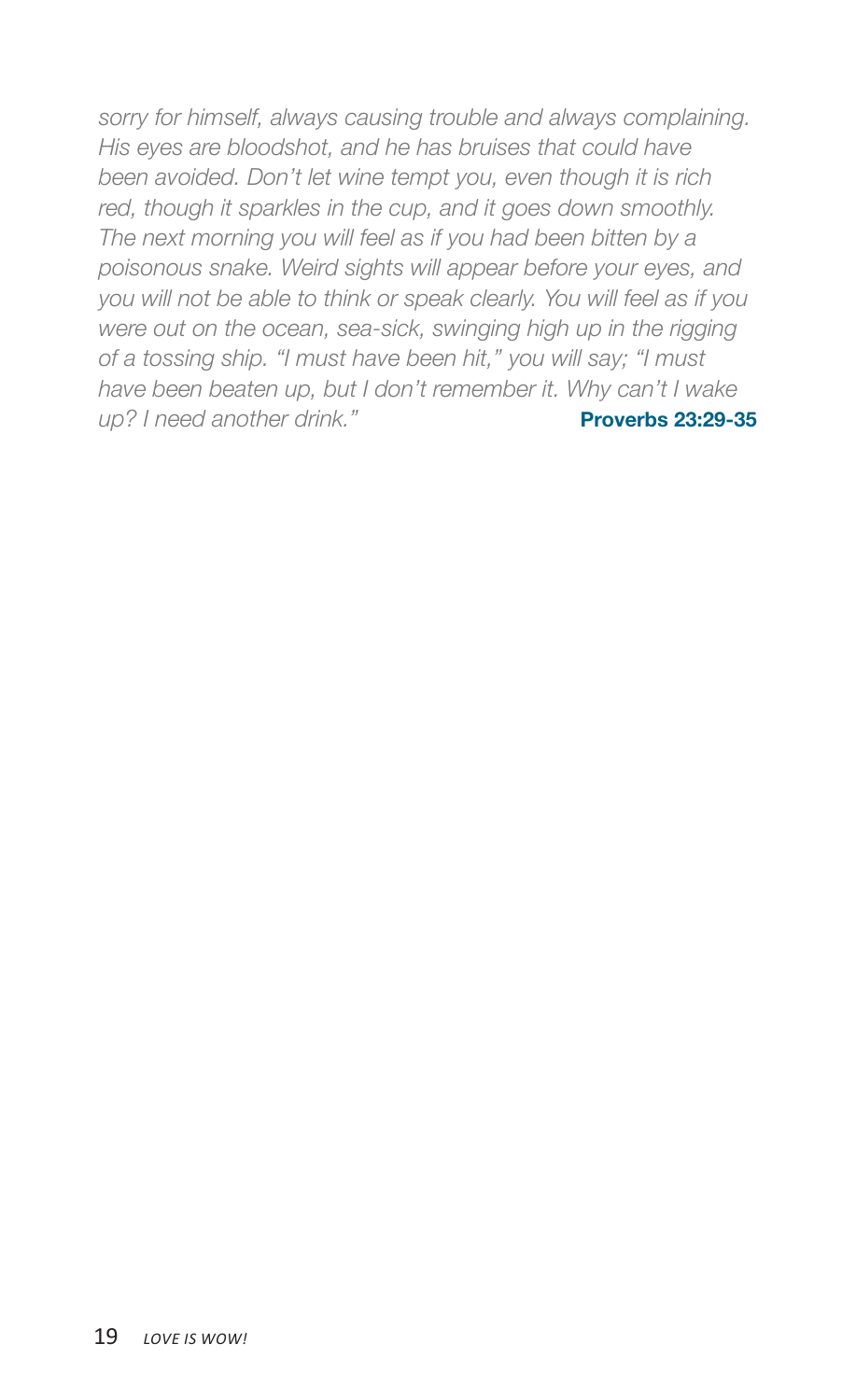# Loneliness and isolation

There are times in our lives when we feel lonely or isolated. However, it may be for obvious reasons, such as having relationship problems with a spouse or losing a loved one. No matter your age, loneliness can be a big problem as it's not always easy to find a group of like-minded people to socialise with. Christ, who understands loneliness and rejection, became like one of us.

#### John wrote:

*The Word became a human being and, full of grace and truth, lived among us. We saw his glory, the glory which he received as the Father's only Son.* **John 1:14**

The Psalmist often called out to God in loneliness and desolation:

*Turn to me, Lord, and be merciful to me,*  **because I am lonely and weak. Psalms 25:16** 

*Don't hide yourself from your servant; I am in great trouble — answer me now! Come to me and save me; rescue me from my enemies.* 

*I had hoped for sympathy, but there was none; for comfort, but I found none.* **Psalms 69:17-18,20b**

#### When you're at your lowest ebb

Feelings of loneliness often come and go during life. However, if you're persistently lonely for no obvious reason it can be a sign of depression. In this case, you need to talk about it, either to your family, a friend or a counsellor to get help.

Christ, who experienced the utmost desolation, offers you a place in his heart: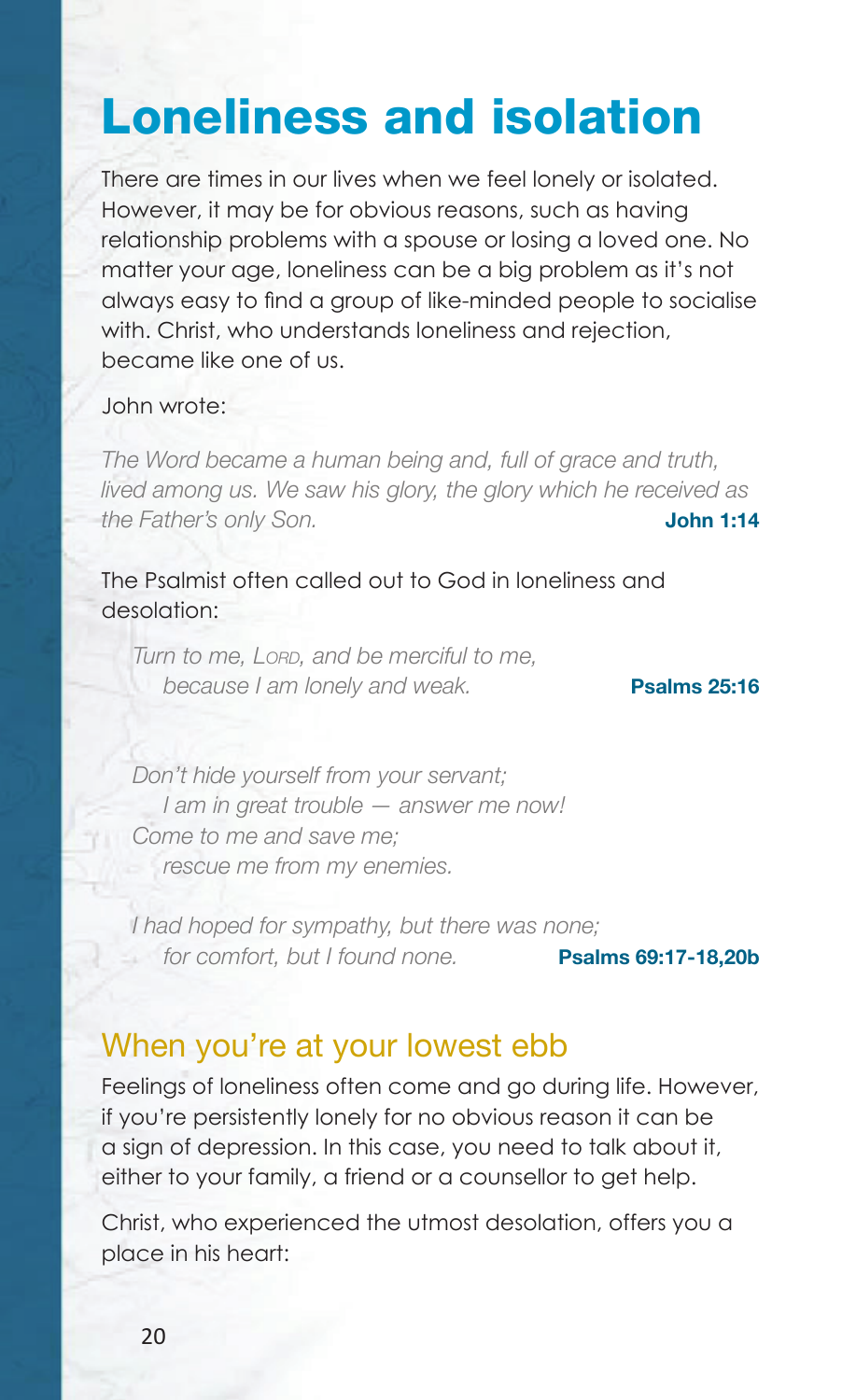*"Come to me, all of you who are tired from carrying heavy loads, and I will give you rest. Take my yoke and put it on you, and learn*  from me, because I am gentle and humble in spirit; and you will *find rest. For the yoke I will give you is easy, and the load I will put*  **on** you is light."

## Join a Bible Study group

This is the fastest way of connecting with people you feel comfortable with. If you cannot find a fellowship group, try getting a Bible study group together. Put up a flyer in your area, shop or even at work, and you will be amazed at the response you get.

*"And I tell you more: whenever two of you on earth agree about anything you pray for, it will be done for you by my Father in heaven. For where two or three come together in my name, I* am there with them." **All am the way of the Matthew 18:19** 

#### Recalculate your destination

If you feel you're losing your way, don't be ashamed to ask a fellow Christian for prayer or inspiration. Talk to your pastor for advice.

*When my thoughts were bitter and my feelings were hurt, I was as stupid as an animal; I did not understand you. Yet I always stay close to you, and you hold me by the hand. You guide me with your instruction and at the end you will receive me with honour.* 

**Psalms 73:21-24** 

*The teachings of the wise are a fountain of life; they will help you*  **escape when your life is in danger. Proverbs 13:14**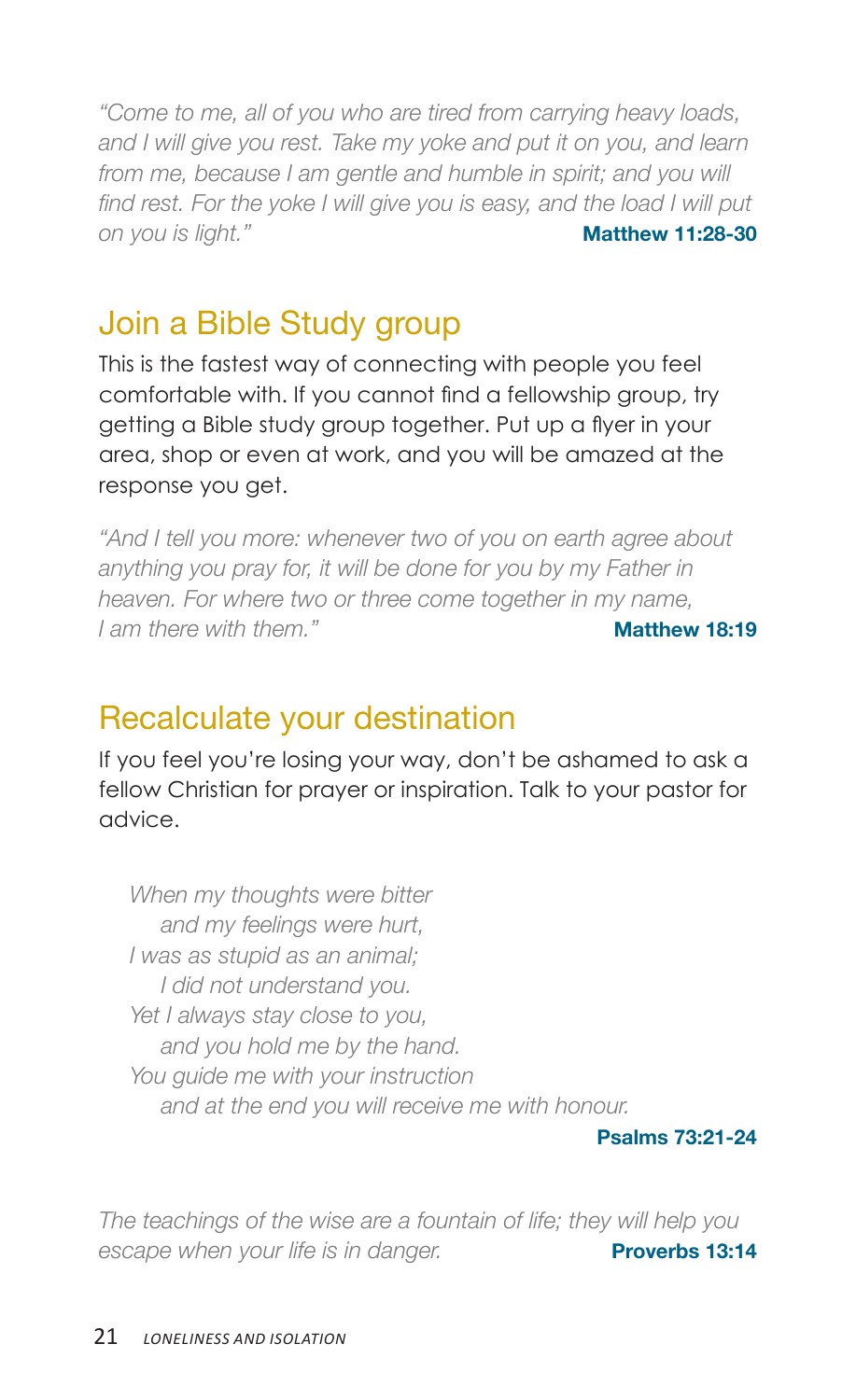## Don't forget to upgrade regularly!

Learning new things is a given in any field. Yesterday's solutions are not the answer to today's issues. In the same way your faith needs to grow with you. Growth comes through reading and hearing the Word of God as well as studying and praying with other believers.

*Anyone who has to drink milk is still a child, without any experience in the matter of right and wrong. Solid food, on the other hand, is for adults, who through practice are able to*  distinguish between good and evil. **Hebrews 5:13-14** 

*… we shall become mature people, reaching to the very height of Christ's full stature. Then we shall no longer be children, carried by the waves and blown about by every shifting wind of the teaching of deceitful people, who lead others into error by the tricks they invent.* **Ephesians 4:13b-14** 

Staying rooted in the Word will help you remain true to your faith. When you are faced with a moral dilemma, knowing the Word will help you make decisions that are in line with your Christian beliefs.

*They spent their time in learning from the apostles, taking part in the fellowship, and sharing in the fellowship meals and the prayers.*  **Acts 2:42** 

## Reach for your dream

Everyone's journey has a few significant life choices which will determine their success or failure. How can you be sure that the choices you make will be the right ones?

*Whatever you do, work at it with all your heart, as though you were working for the Lord and not for human beings. Remember that the Lord will give you as a reward what he has kept for his people. For Christ is the real Master you serve.* **Colossians 3:23-24** 

*I do not claim that I have already succeeded or have already become perfect. I keep striving to win the prize for which Christ*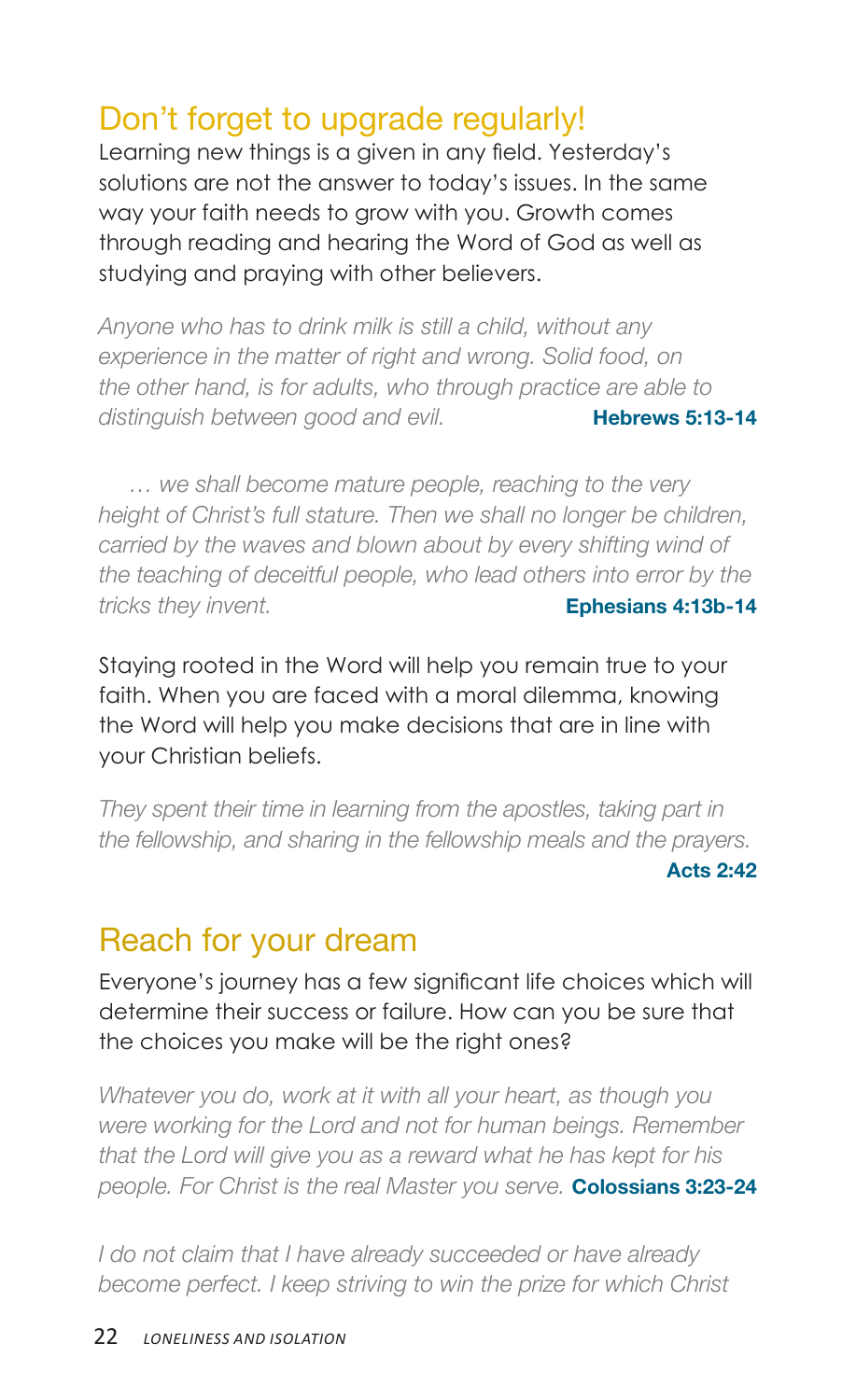*Jesus has already won me to himself. Of course, my brothers and sisters, I really do not think that I have already won it; the one thing I do, however, is to forget what is behind me and do my best to reach what is ahead. So I run straight towards the goal in order to win the prize, which is God's call through Christ Jesus to the life above.* **Philippians 3:12-14** 

## Discover your gifts

We all want to be doing things in our lives that make us feel great. Everyone has been endowed with some God-given characteristics, features or aptitudes which make you unique. That is why it is important to discover your unique gifts and talents.

*So we are to use our different gifts in accordance with the grace that God has given us. If our gift is to speak God's message, we should do it according to the faith that we have; if it is to serve, we should serve; if it is to teach, we should teach; if it is to encourage others, we should do so. Whoever shares with others should do it generously; whoever has authority should work hard; whoever shows kindness to others should do it cheerfully.* 

**Romans 12:6-8** 

# Christ is God's gift to you

*The Word became a human being and, full of grace and truth, lived among us. We saw his glory, the glory which he received as the Father's only Son.* **John 1:14** 

*For God loved the world so much that he gave his only Son, so that everyone who believes in him may not die but have eternal life. For God did not send his Son into the world to be its judge, but to be its saviour.* **John 3:16-17** 

*But God has shown us how much he loves us — it was while we were still sinners that Christ died for us!* **Romans 5:8** 

*For by the blood of Christ we are set free, that is, our sins are forgiven. How great is the grace of God.* **Ephesians 1:7**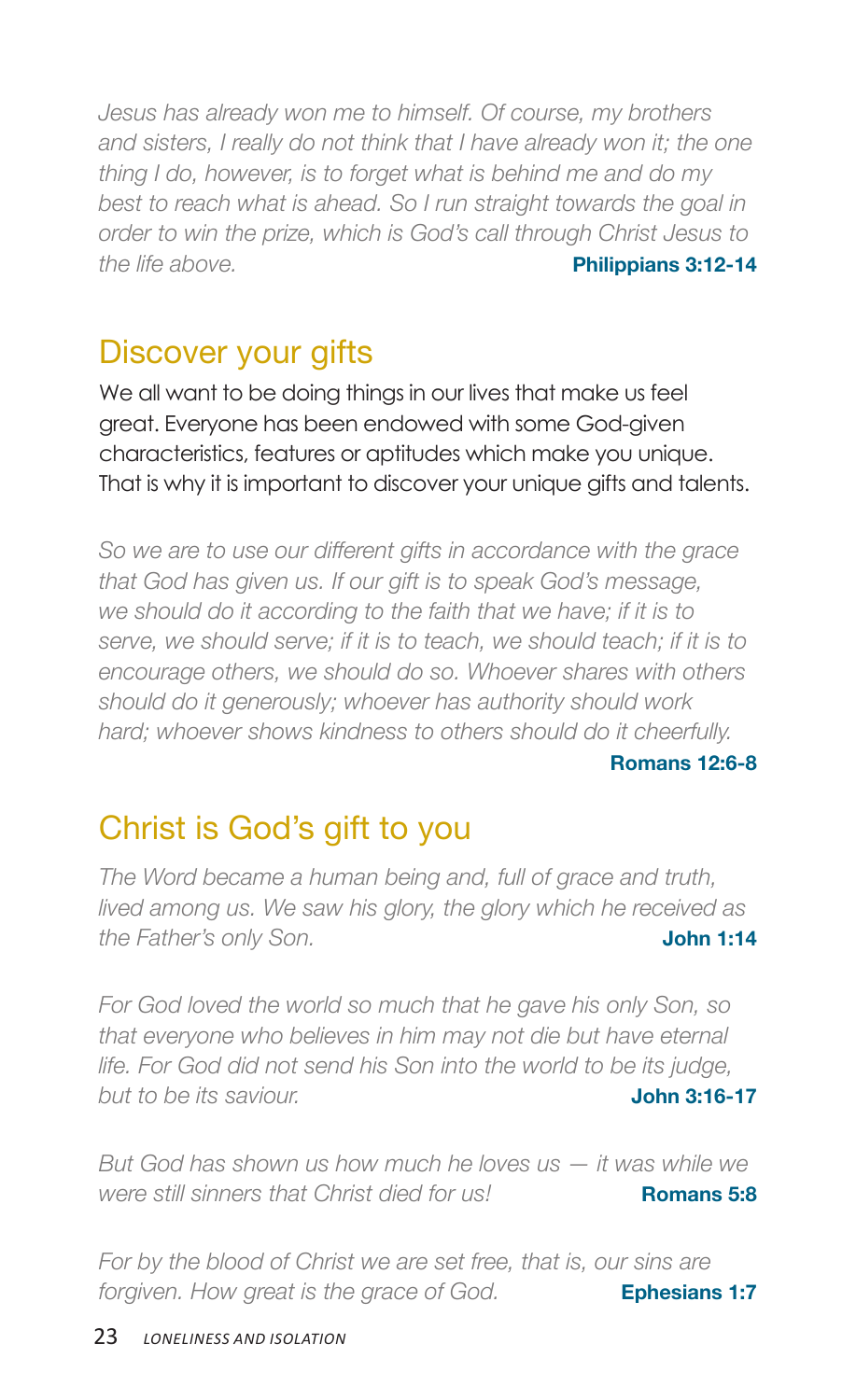*But now, by means of the physical death of his Son, God has made you his friends, in order to bring you, holy, pure, and faultless, into his presence.* **Colossians 1:22**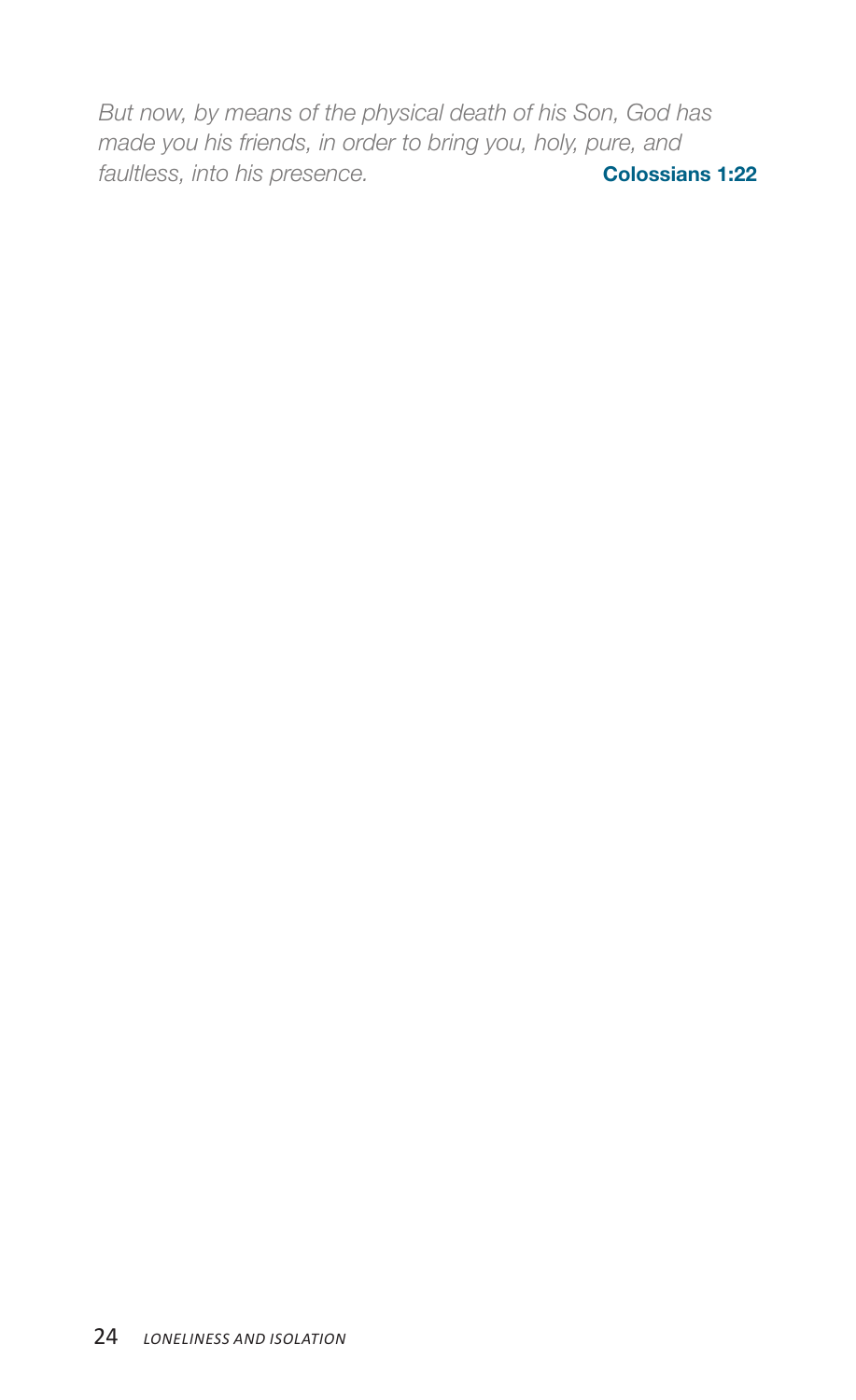# Make prayer your default language

Prayer is the lifeblood of your faith. It creates an awareness of the sacred within you and the presence of God in all you do. Prayer is as essential as breathing. It puts you in contact with the life-giving presence of God.

*At that time Jesus went up a hill to pray and spent the whole night there praying to God.* **Luke 6:12** 

## Consult with your Creator

At some point in your journey, you might question what you've been taught by your parents, friends and others who have had a part in your life. Keep in mind that God remains in control of your life.

*I alone know the plans I have for you, plans to bring you prosperity and not disaster, plans to bring about the future you hope for. Then you will call to me. You will come and pray to me, and I will answer you. You will seek me, and you will find me because you will seek me with all your heart.* **Jeremiah 29:11-13**

*Those who try to hide their plans from the Lorp are doomed! They carry out their schemes in secret and think no one will see them or know what they are doing. They turn everything upside down. Which is more important, the potter or the clay? Can a thing which someone has made say to its maker, "You didn't make me"? Or "You don't know what you are doing"?* 

**Isaiah 29:15-16** 

#### Prayer is a conversation with the living God

*Answer me when I pray, O God, my defender! When I was in trouble, you helped me.*  Be kind to me now and hear my prayer. **Psalms 4:1**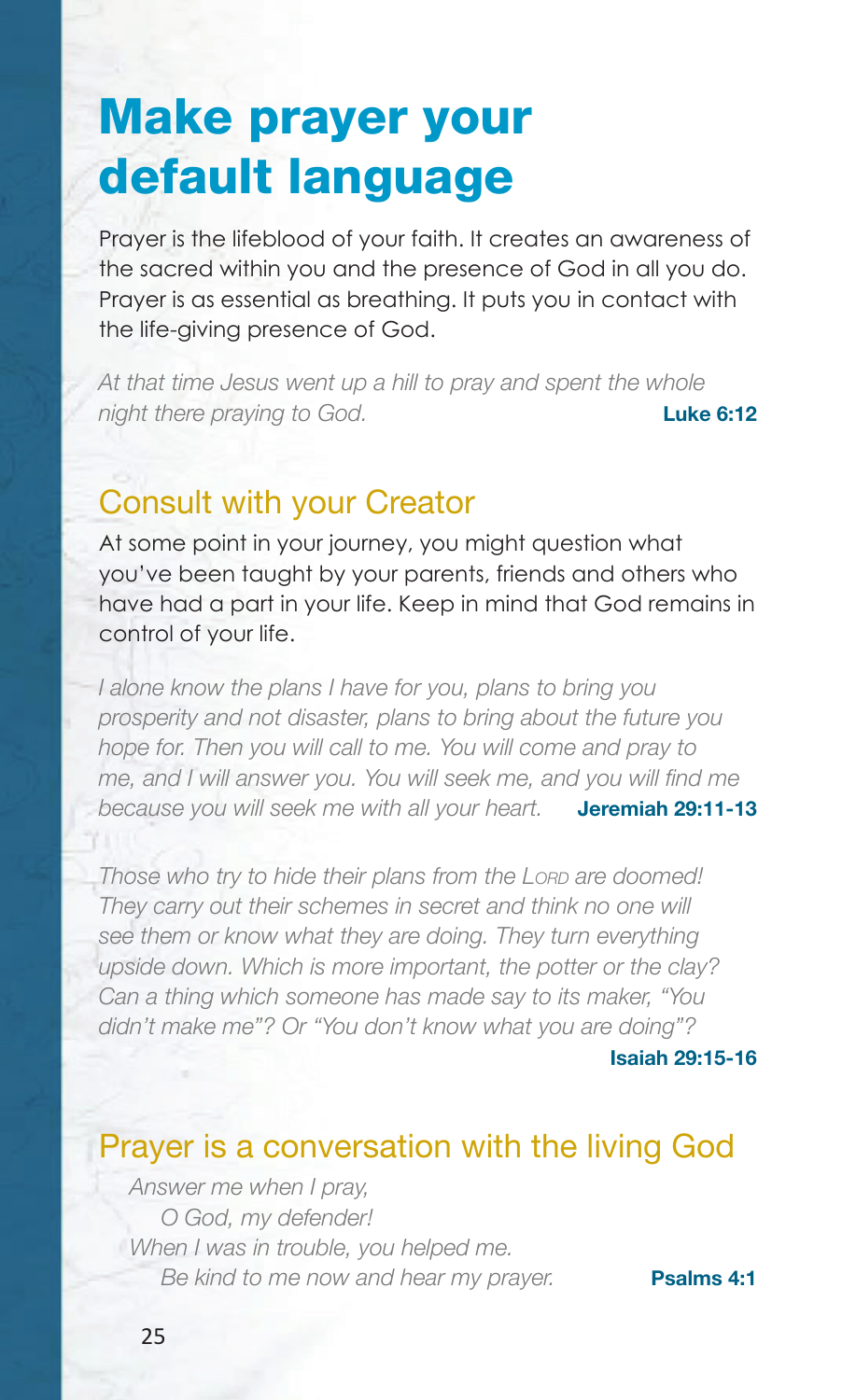# 26 *Make prayer your default language*

# Prayer keeps you from sinning

*"Keep watch and pray that you will not fall into temptation. The*  spirit is willing, but the flesh is weak." **Matthew 26:41** 

#### To pray with others means you're in good company.

*"For where two or three come together in my name, I am there with them."* **Matthew 18:20**

# Prayer gives you strength in difficult times

*You answered me when I called to you;*  with your strength you strengthened me. **Psalms 138:3** 

## Prayer is non-negotiable

*When Daniel learnt that the order had been signed, he went home. In an upstairs room of his house there were windows that faced towards Jerusalem. There, just as he had always done, he knelt down at the open windows and prayed to God three times a day.* **Daniel 6:10** 

#### Forgiveness comes through prayer

*Be merciful to me, O God, because of your constant love. Because of your great mercy wipe away my sins! Wash away all my evil*  and make me clean from my sin! **Psalms 51:1-2** 

## All-time classic prayer

Often we don't have words to pray or do not know how to pray. Christ gave us the essential prayer that has sustained Christians throughout the ages until today: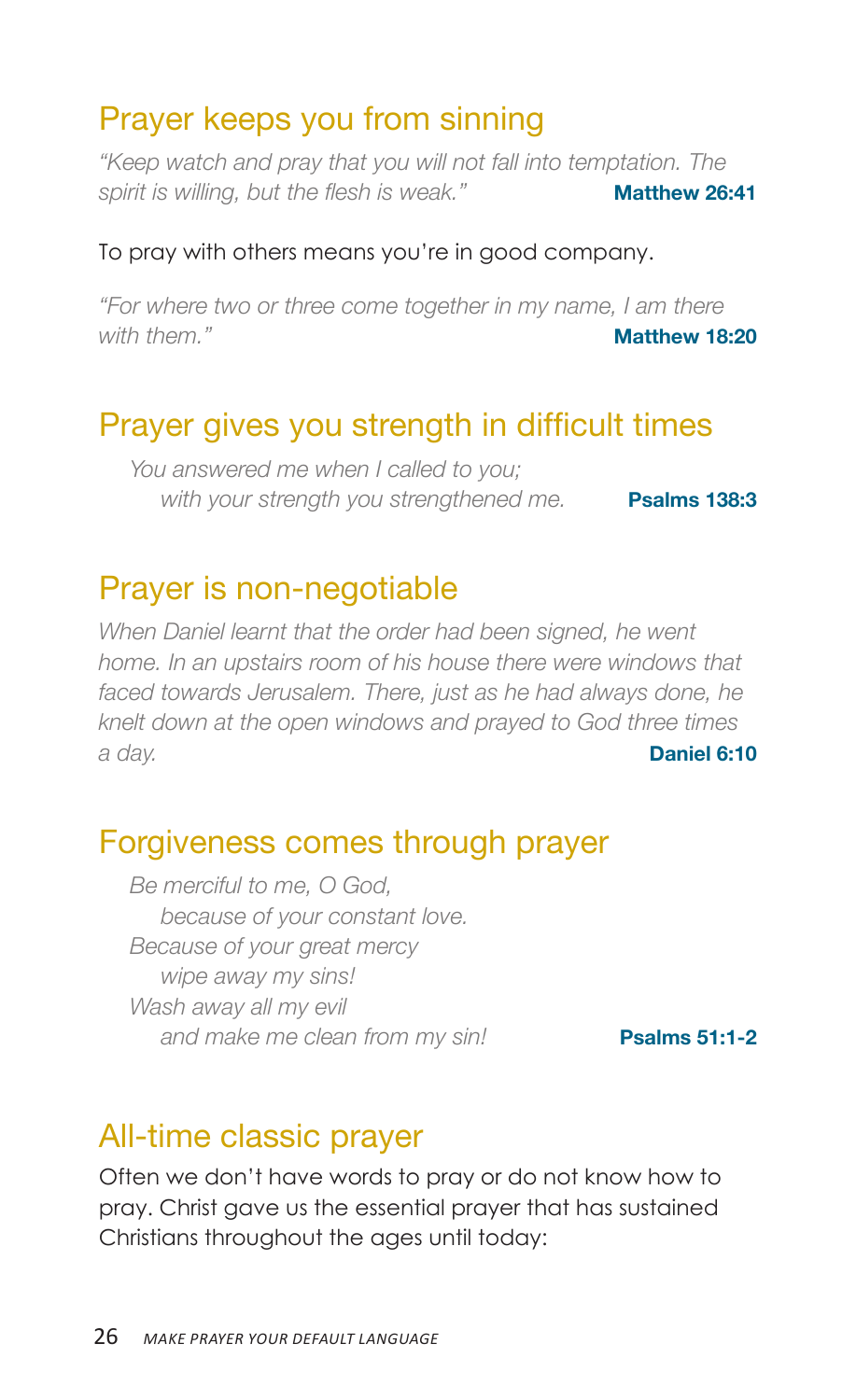*"Our Father in heaven: May your holy name be honoured; may your Kingdom come; may your will be done on earth as it is in heaven. Give us today the food we need. Forgive us the wrongs we have done, as we forgive the wrongs that others have done to us. Do not bring us to hard testing,*  **but keep us safe from the Evil One." Matthew 6:9-13**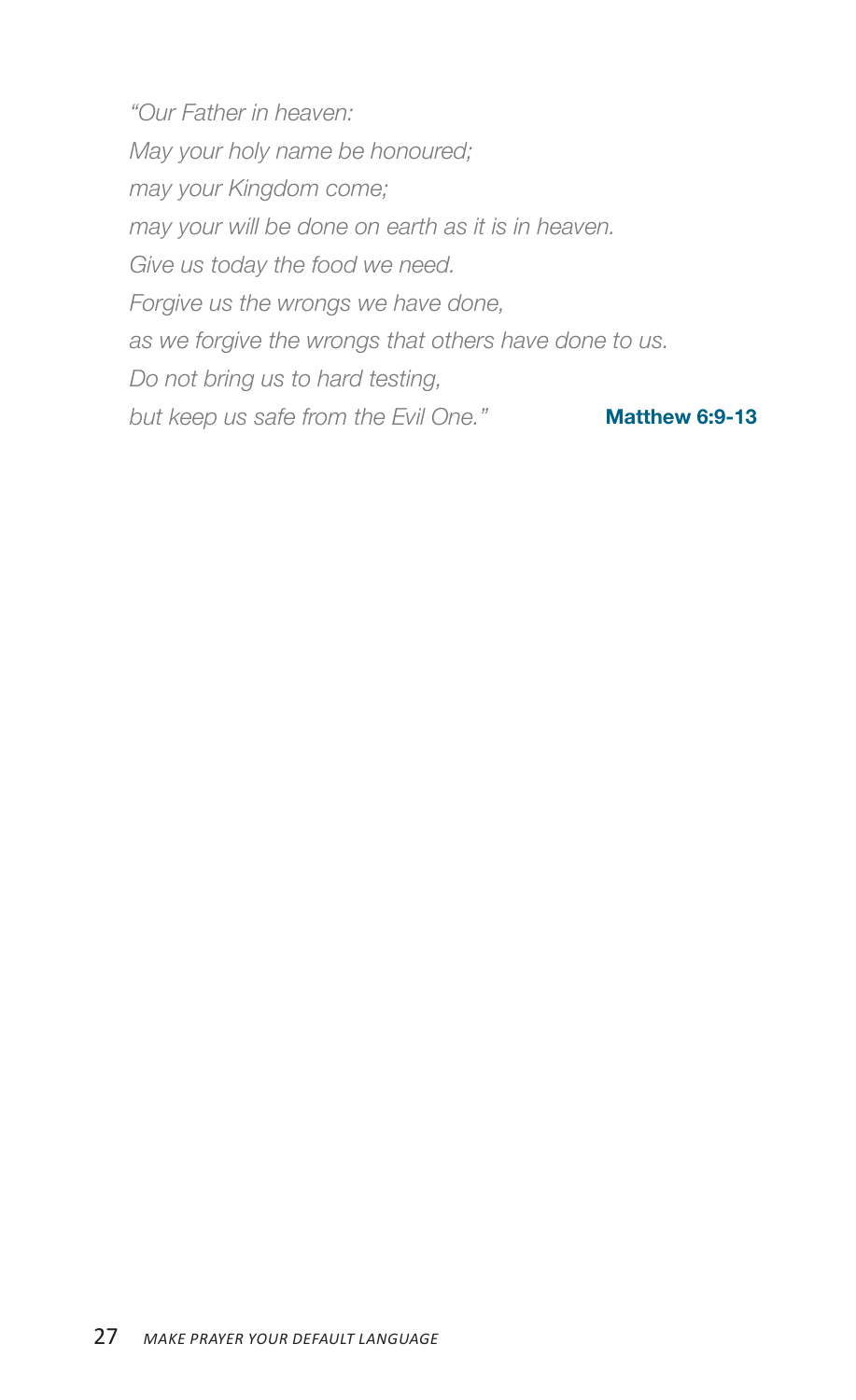# The Bible – your operating manual for life!

Millions of Christians all over the world believe that the Bible is the Word of God. They read it regularly, study it and regard it as a guideline for their lives.

In **Psalm 119:105** the Psalmist says:

*Your word is a lamp to guide me and a light for my path.*

#### The Apostle Paul confirms the value of the Scriptures in our lives:

*Everything written in the Scriptures was written to teach us, in order that we might have hope through the patience and encouragement which the Scriptures give us.* **Romans 15:4**

#### The Bible speaks to you

The Bible is not like an instruction manual or a website offering neat answers and ready-made solutions to various questions and problems. This book speaks to you when you are open to hearing the Word of God and making it part of your daily life.

*The word of God is alive and active, sharper than any double*edged sword. It cuts all the way through, to where soul and spirit *meet, to where joints and marrow come together. It judges the desires and thoughts of the heart.* **Hebrews 4:12** 

#### The Bible is your GPS

It covers a wide range of issues, events and real-life situations that confront readers today. Many of these questions are addressed by way of example, advice and admonishment, as well as direct instructions.

If, at times, it seems as if there is no Scripture passage which can be applied to a specific matter, there are usually broad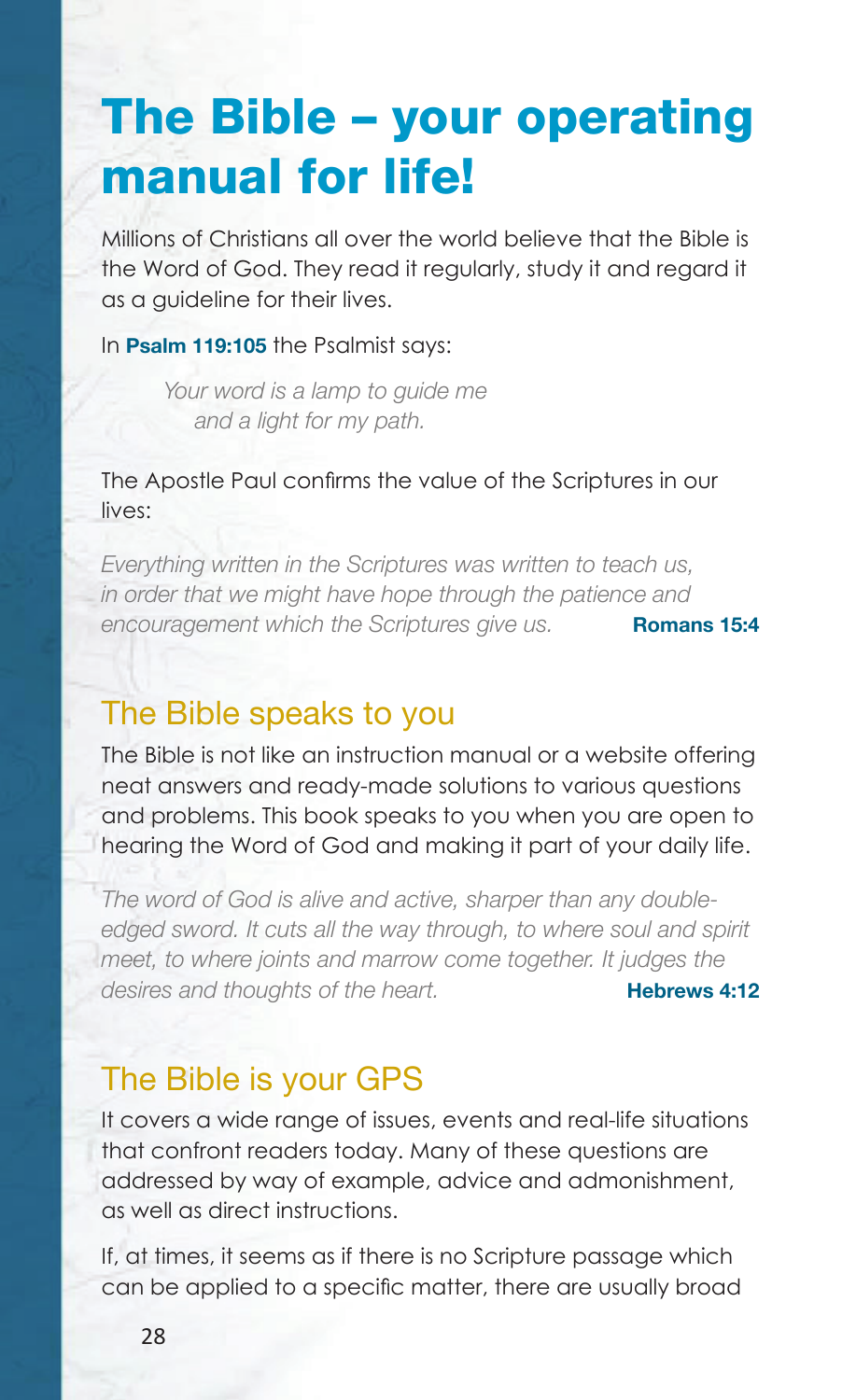principles that may be used as guidelines, e.g. the first commandment, *"Worship no god but me"* not only refers to images of idols, but also to any possession or object that a person favours above God.

#### The Bible is like a mirror

This is not only a book to consult in the hope of finding help; it is also a book in which we recognise ourselves and learn to know God, as believers have done throughout the ages.

Ultimately, believing the message of the Bible and making it part of your life is a matter of faith. Make the Bible part of your "going out and coming in" by looking up the following Scriptures and storing them on your "hard disc" for quick reference for advice, encouragement and fast food for the soul.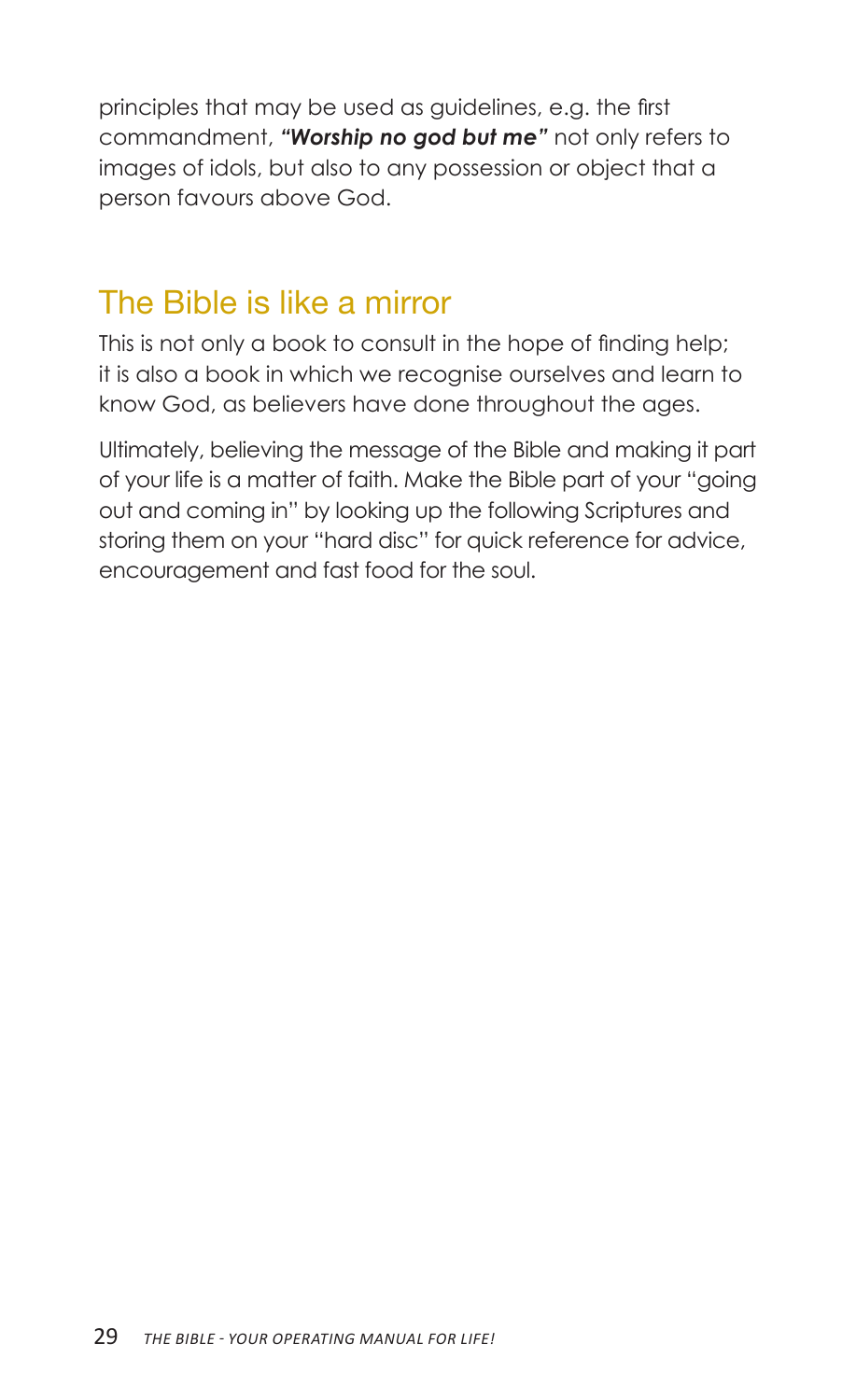# An unforgettable journey!

Make a point of looking up these verses. It could be the beginning of a **W**onderful, **o**ut of this **W**orld experience with your Creator in the knowledge that:

*... in all things God works for good with those who love him, those whom he has called according to his purpose.* 

**Romans 8:28b**

#### The Bible shows us what the world needs

*Faithfulness* **Jas 1:12-15** *Goodness* **1 Pet 3:8-17** *Healing* **Lk 4:18-19** *Humility* **1 Pet 5:5-6** *Love* **1 Cor 13** *Love for each other* **1 Pet 4:8** *Patience* **Jas 5:7-11** *Peace* **Is 26:3; Phil 4:6-7** *Self-control* **Tit 2:1-10** *Trust* **Is 12:2; Prov 3:5** *Wisdom* **Prov 1:7**

*Faith* **Mk 9:23; 11:22** *Forgiveness* **Ps 32:1-5; Mt 18:21-22; 1 Jn 1:9; Col 3:13** *Happiness* **Ecc 7:14; Prov 15:13; Ps 118:24** *Hope* **Ps 119:114; Rom 15:13** *Joy* **Jer 31:13; 1 Thes 5:16** *Witnessing* **Jer 1:4-10; Acts 1:8**

#### The Bible teaches us about faith

*Profess Jesus Christ* **Rom 10:9-10,13** *Turn away from sin* **1 Jn 1:8-9**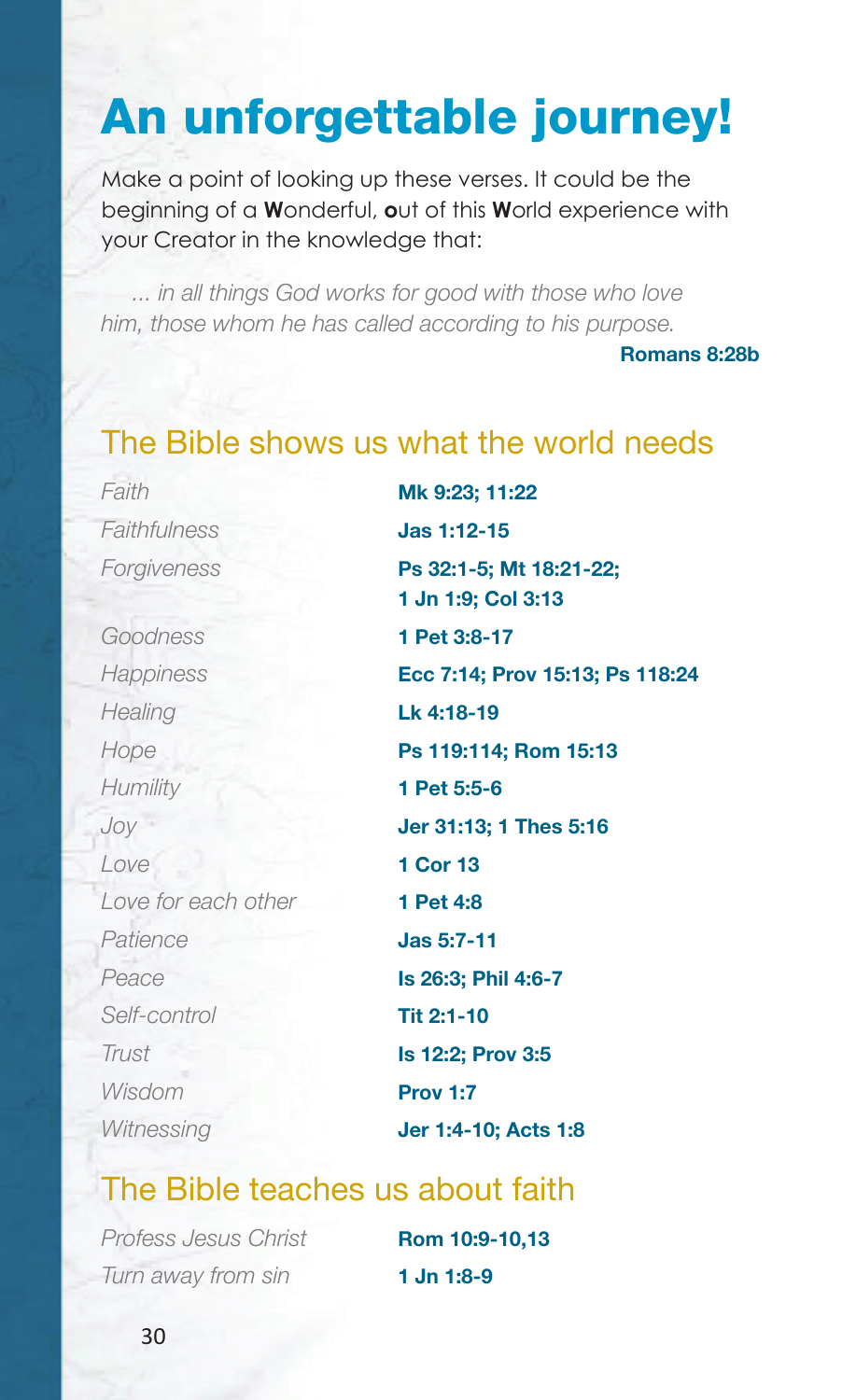| Believe in Jesus  | <b>Jn 6:47</b>       |
|-------------------|----------------------|
| God's love        | Jn 3:16; Is 54:10    |
| Jesus our Saviour | Jn 4:42: 1 Tim 2:3-5 |
| Accept Jesus      | Mk 10:15; Jn 1:12-13 |

#### The Bible shows us why we live

| To serve God                       | <b>Josh 24:15</b>      |
|------------------------------------|------------------------|
| To be like Jesus                   | 2 Cor 3:18             |
| To do the will of the Father       | Jn 4:34                |
| To seek the kingdom of God Mt 6:33 |                        |
| To glorify God                     | Rom 15:5-6             |
| To complete the race               | Acts 20:24; 1 Cor 9:24 |

#### The Bible teaches us how to live

| Gladness           | <b>Phil 4:4</b>                 |
|--------------------|---------------------------------|
| Gratitude          | <b>Ps 136</b>                   |
| Obedience          | Acts 5:29; Jas 4:17             |
| Integrity          | <b>Jas 5:12</b>                 |
| Victory            | <b>Rom 12:21</b>                |
| Perseverance       | Josh 1:6-9; 2 Tim 4:7; Heb 12:1 |
| Jov                | Ps 16:11; 1 Thes 5:16           |
| Freedom            | Gal 5:10-16                     |
| Truth              | Jn 8:32                         |
| Doing what's right | <b>Jas 1:2-8</b>                |

# The Bible offers comfort and strength

| 2 Cor 8:9                    |
|------------------------------|
| Is 40:31; Ps 28:7            |
| 1 Kgs 19:3-12                |
| Jn 14:1-14                   |
| Neh 4:1-23; 6:15-16          |
| Is 40:29-31                  |
| 1 Pet 5:7; Ps 146:8-9; 147:3 |
|                              |